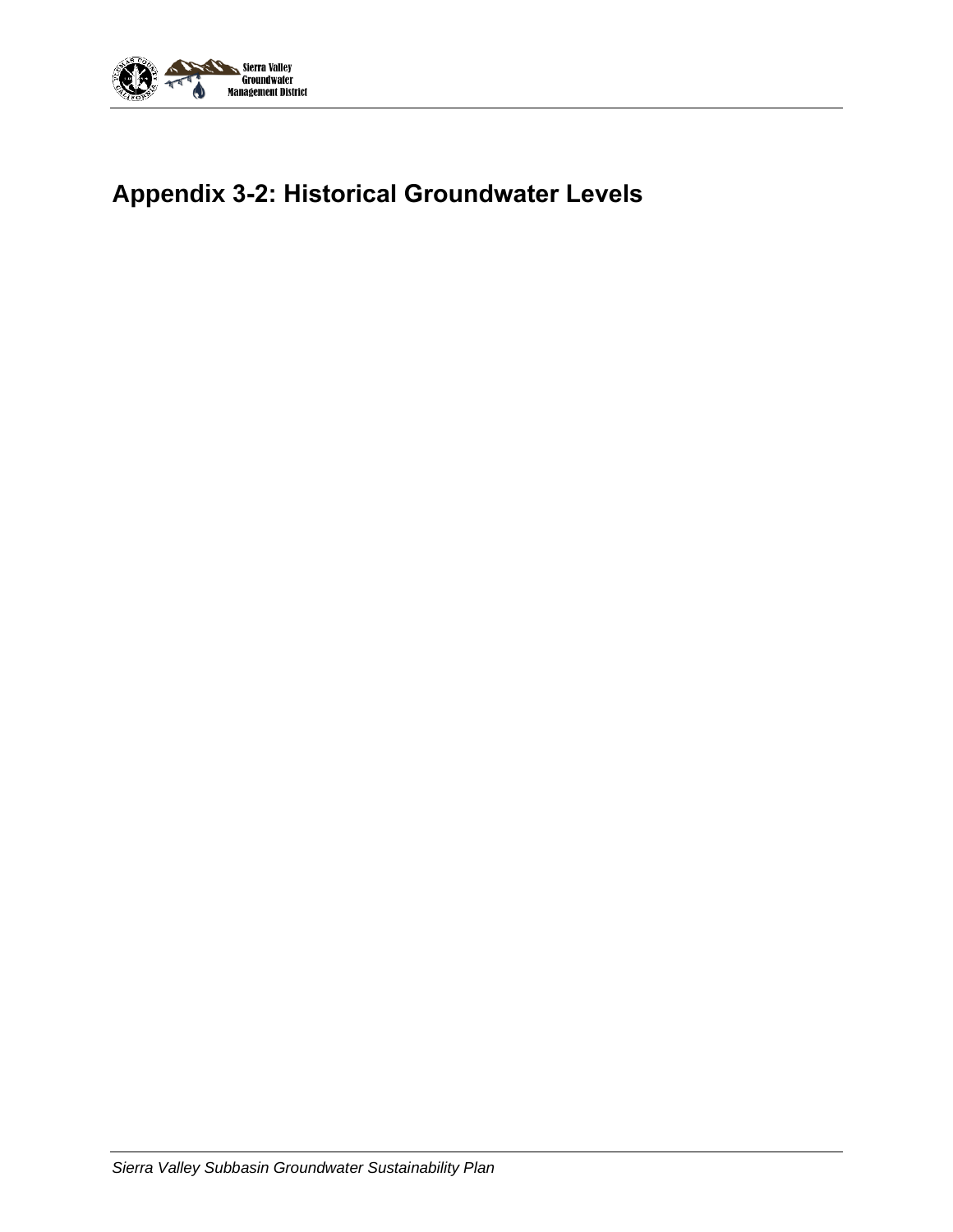

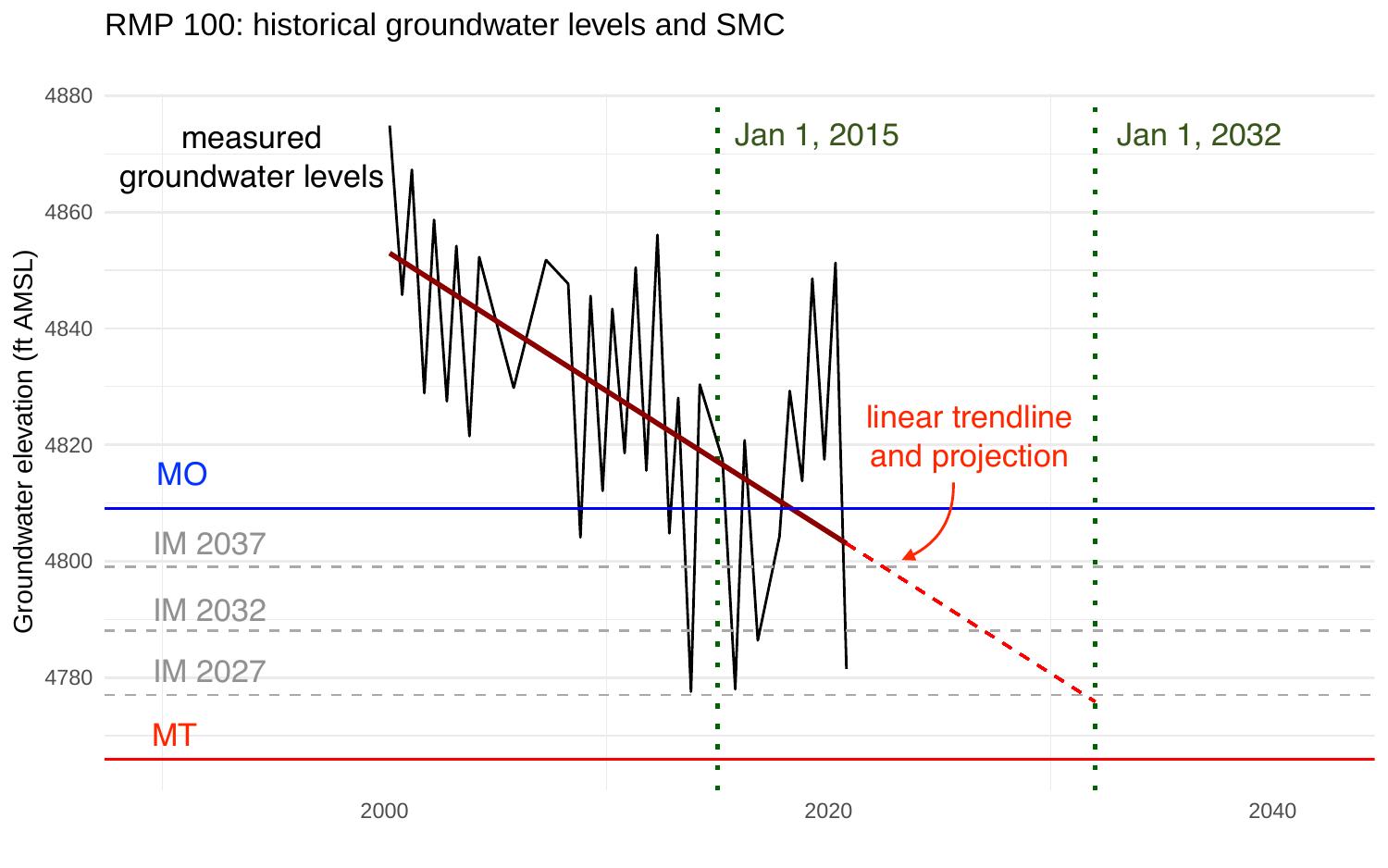RMP 112: historical groundwater levels and SMC

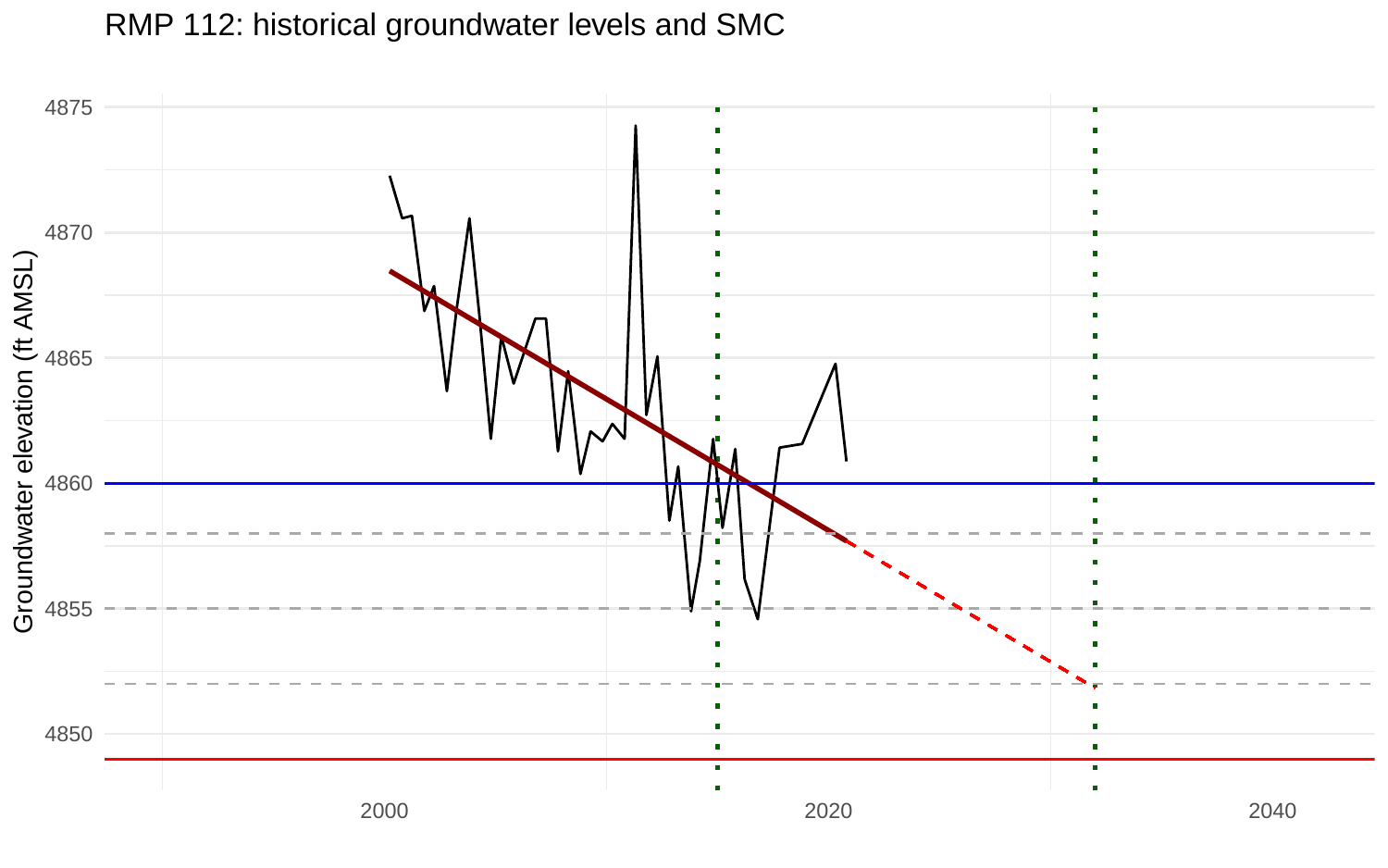

RMP 12: historical groundwater levels and SMC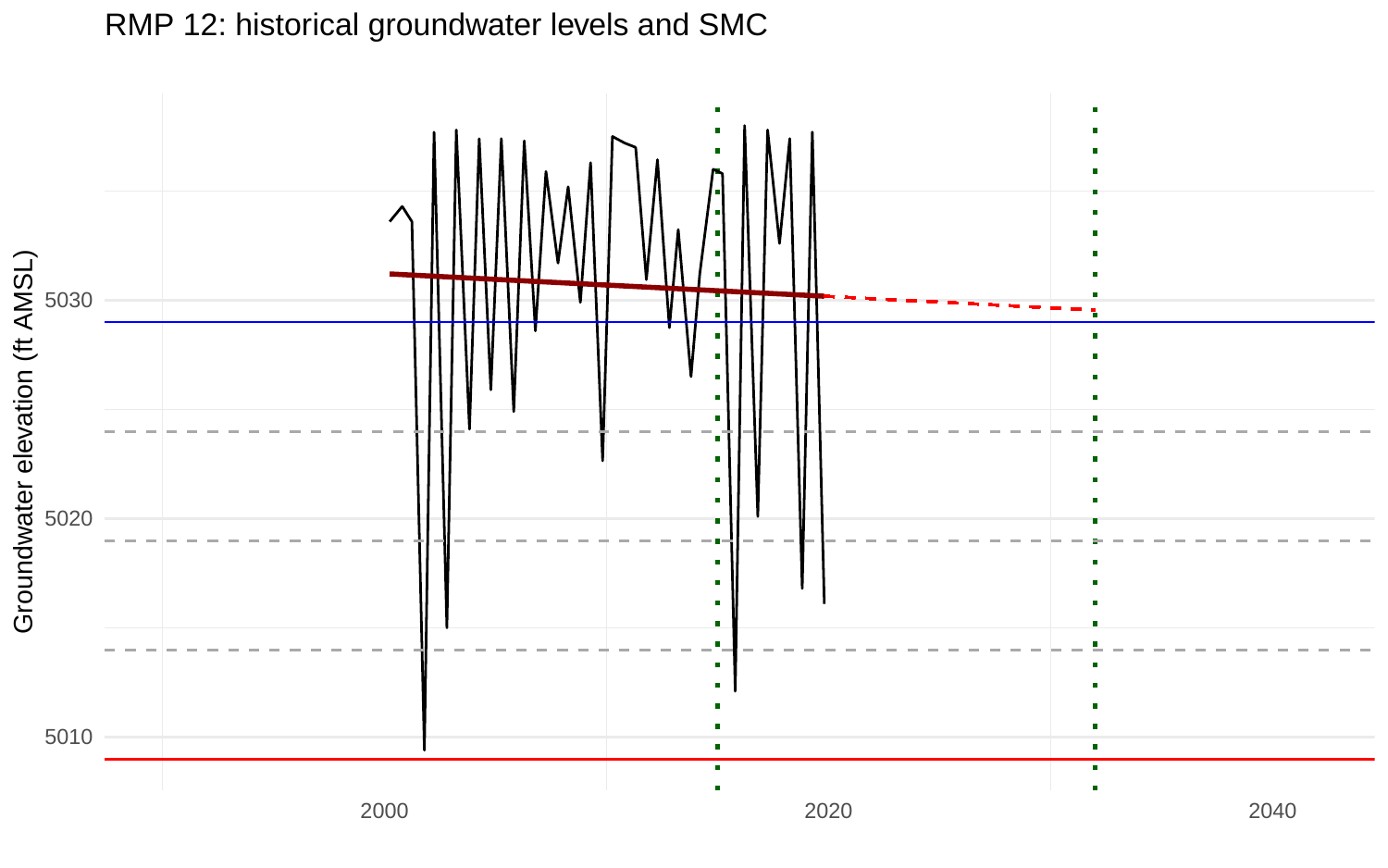

#### RMP 124: historical groundwater levels and SMC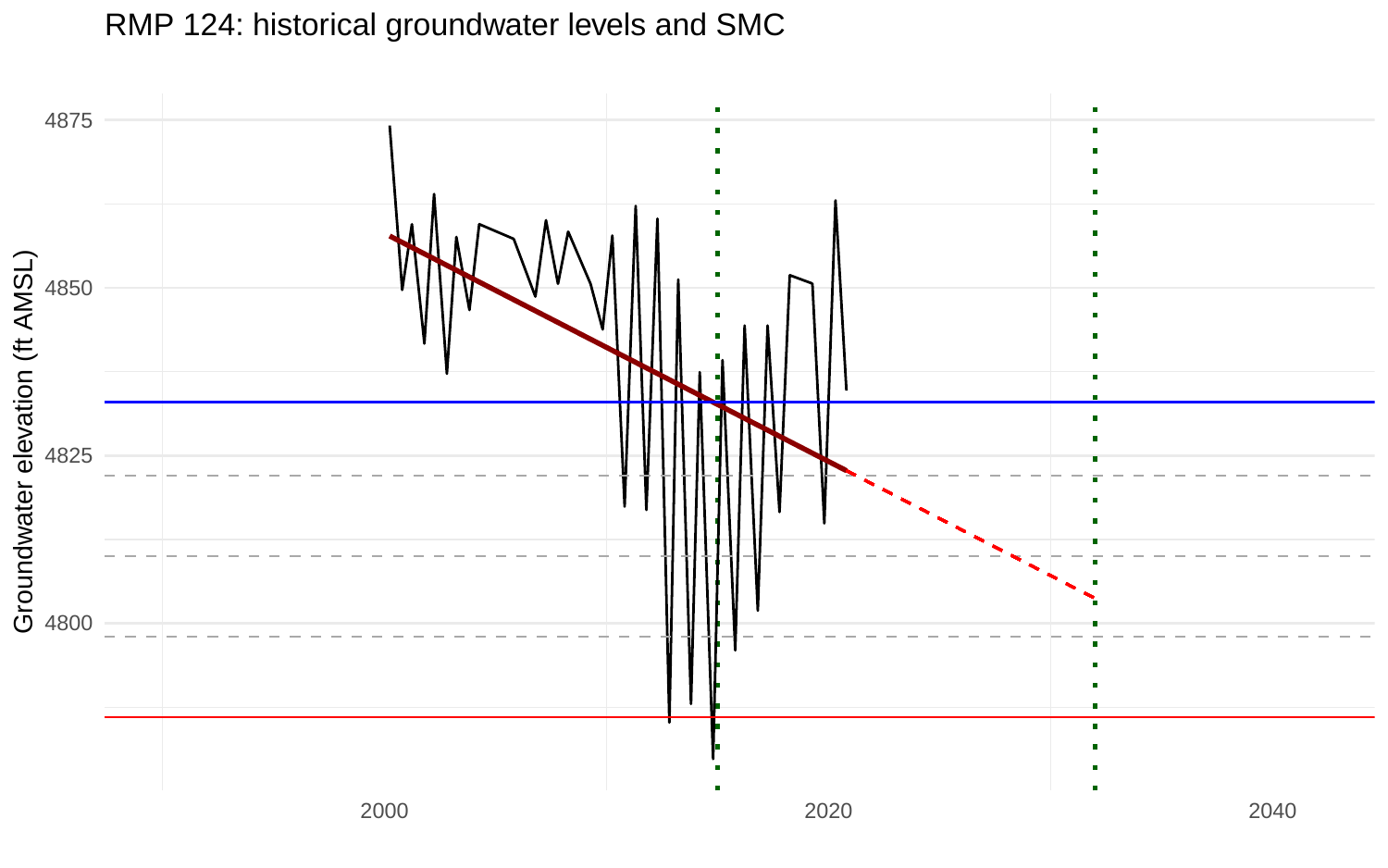

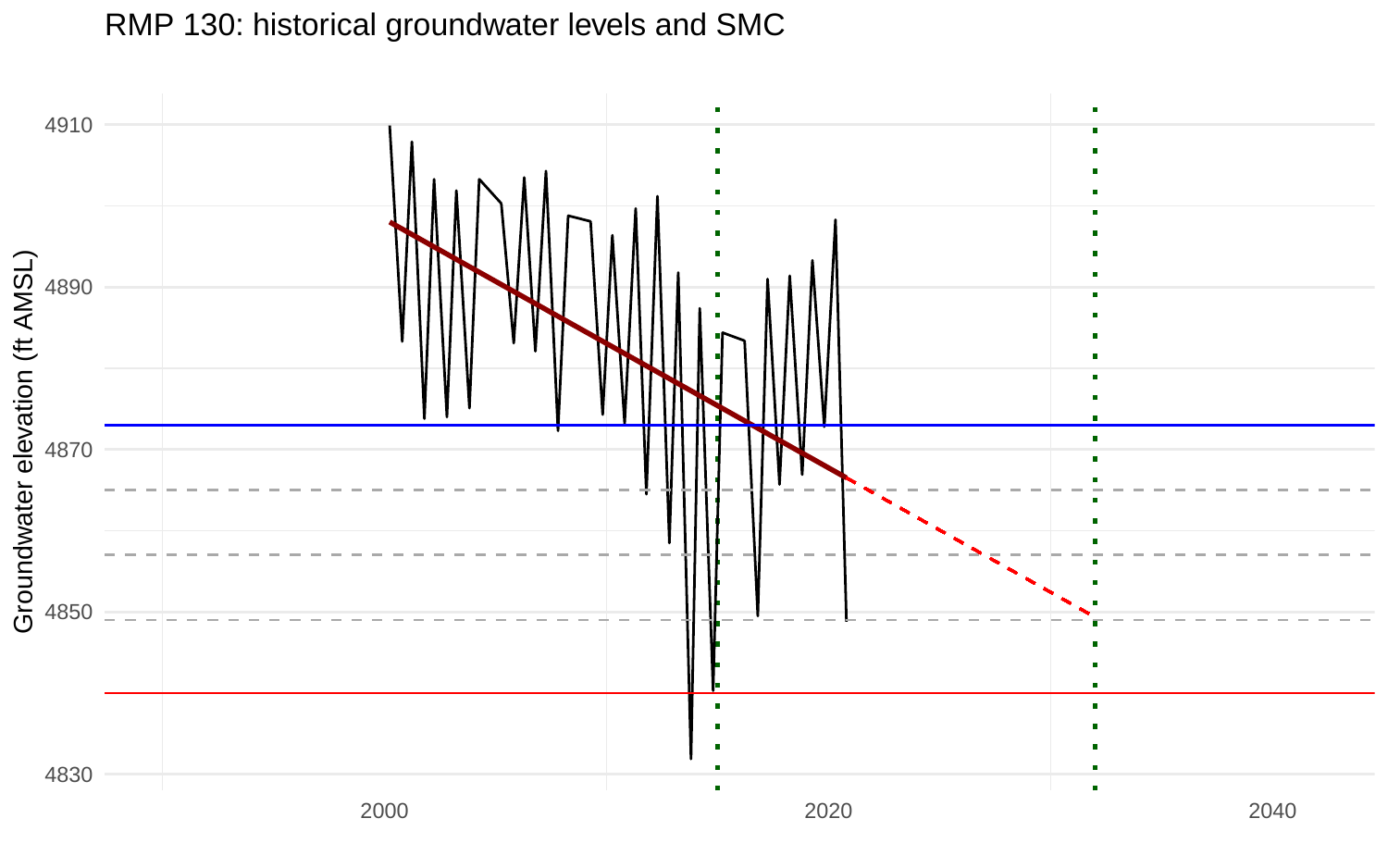RMP 131: historical groundwater levels and SMC

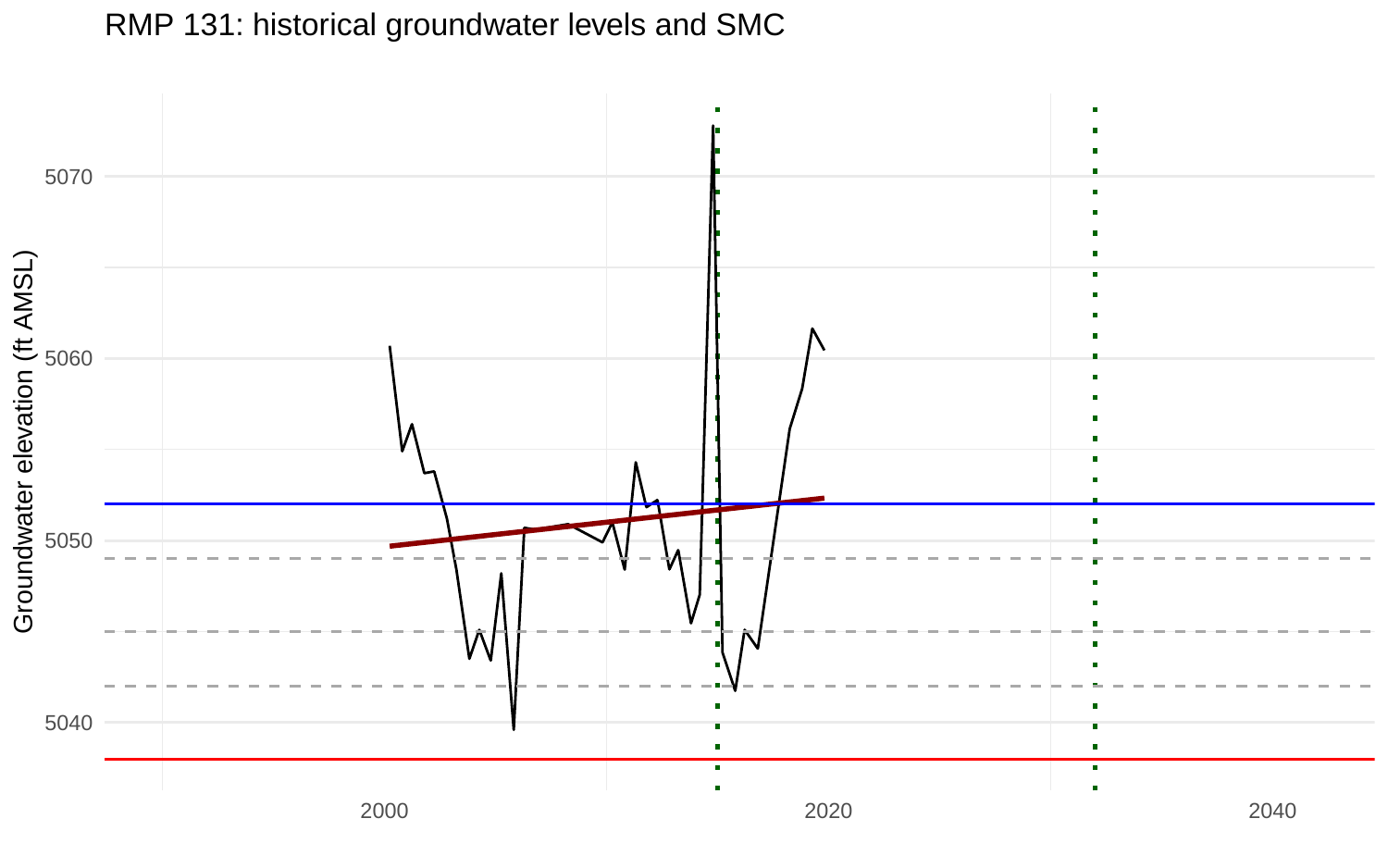

## RMP 132: historical groundwater levels and SMC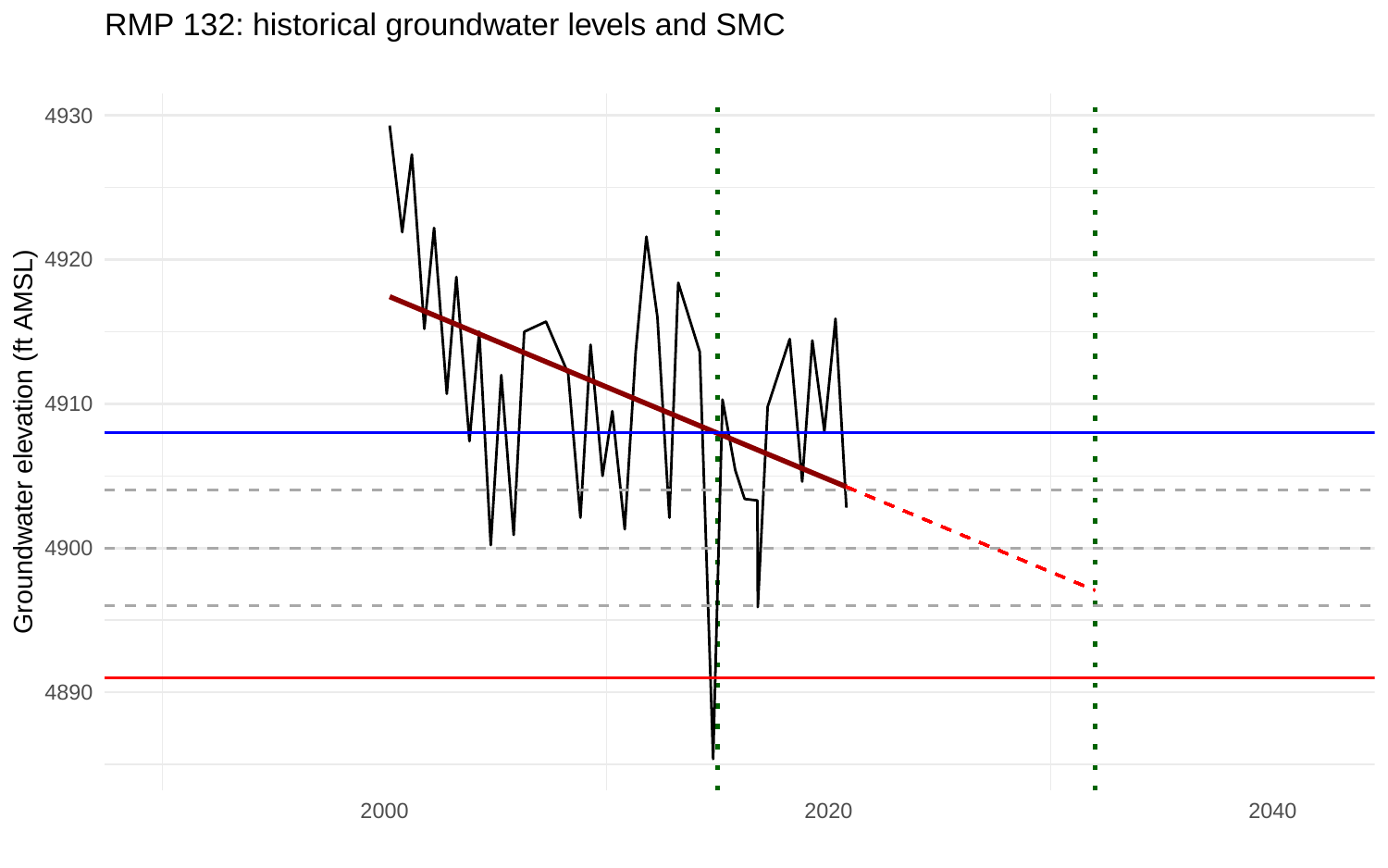

## RMP 136: historical groundwater levels and SMC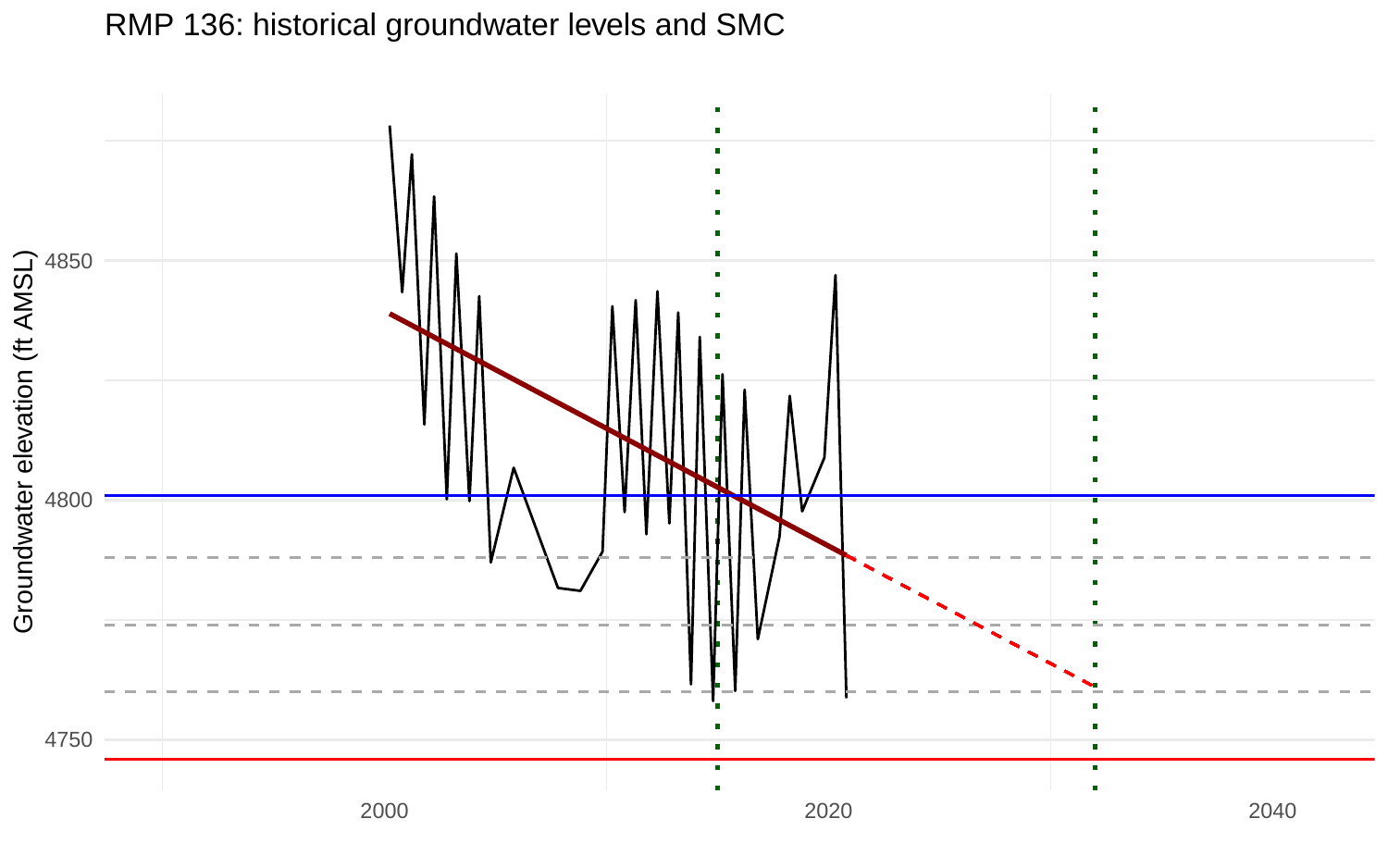

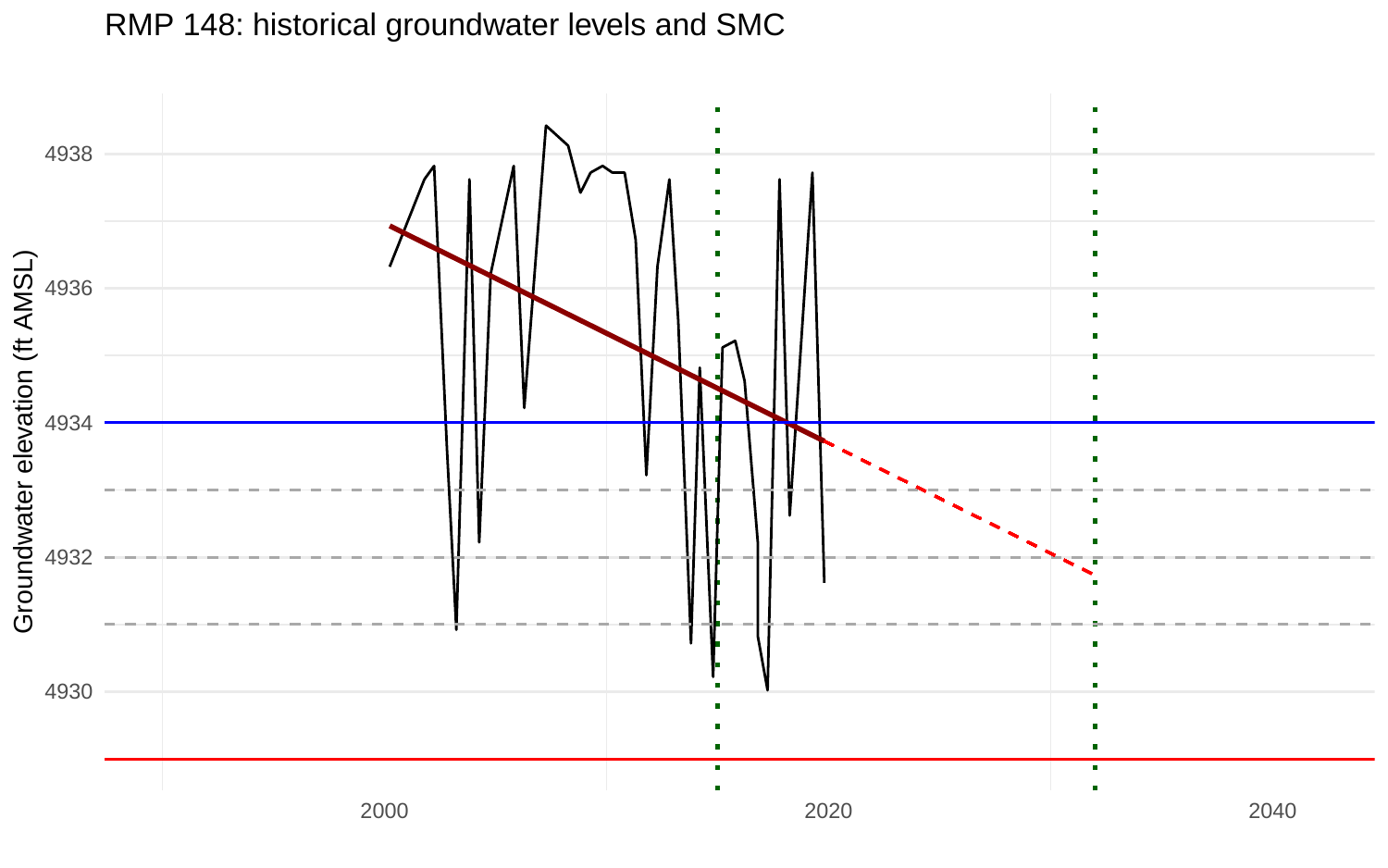RMP 161: historical groundwater levels and SMC

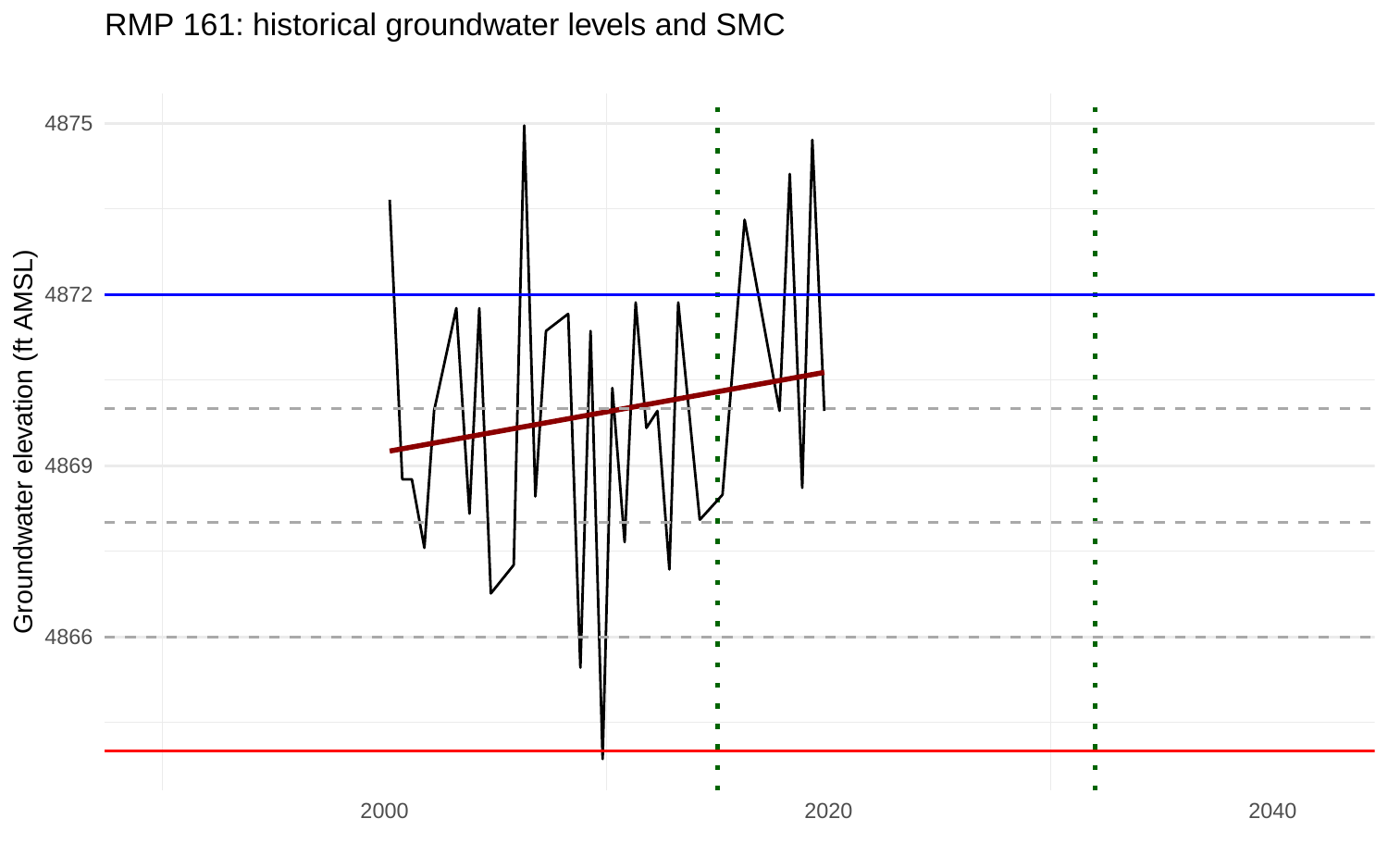

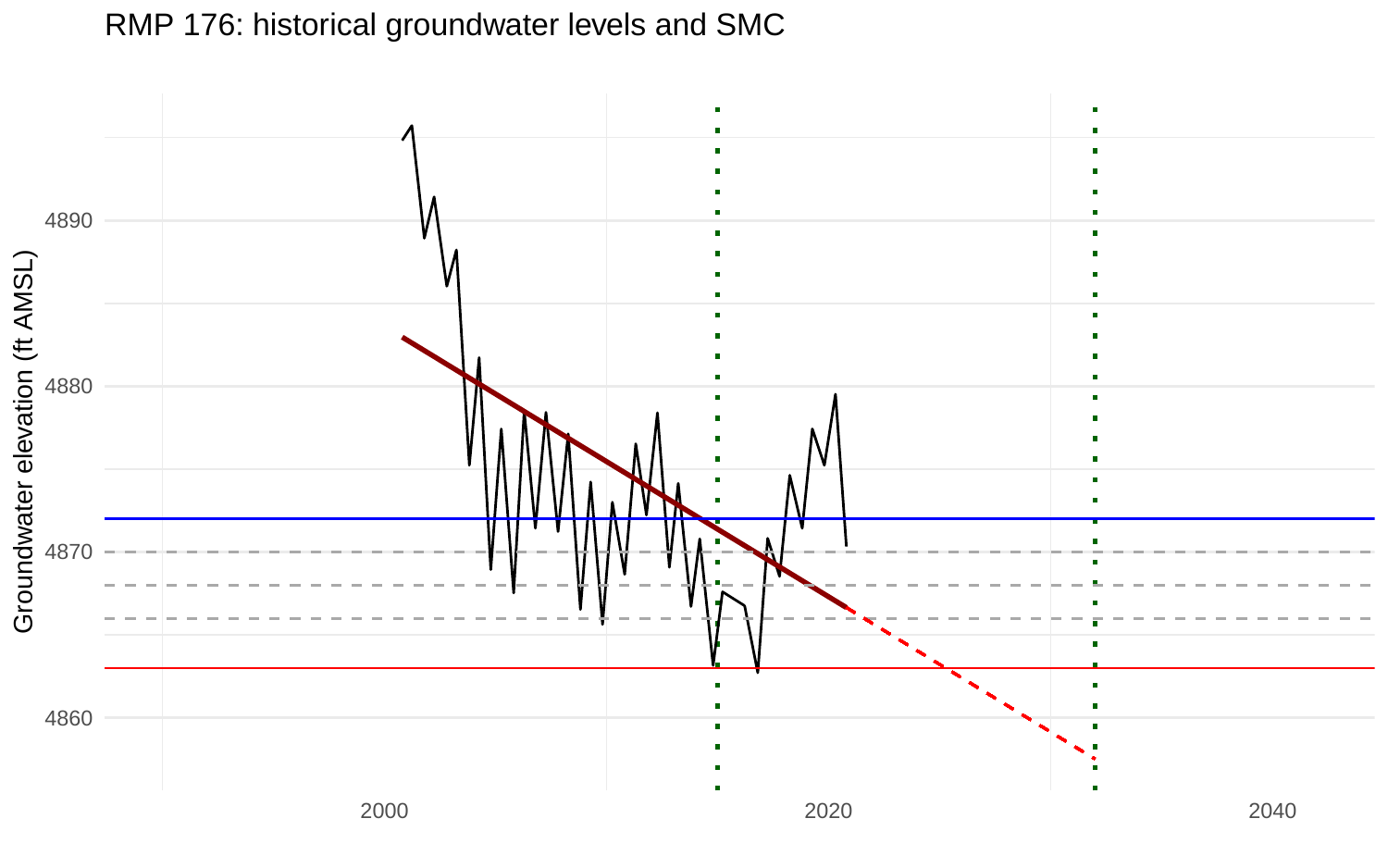

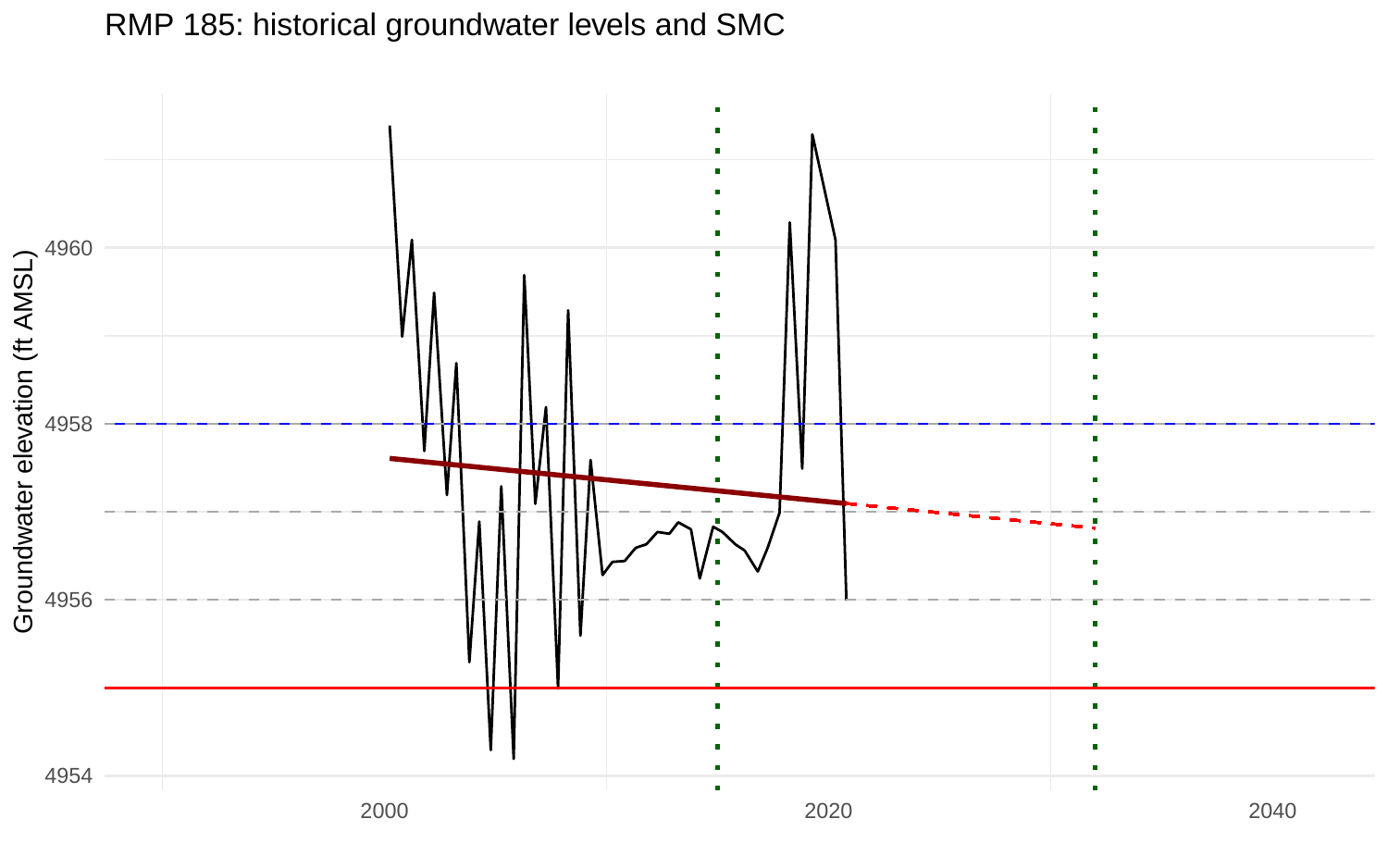

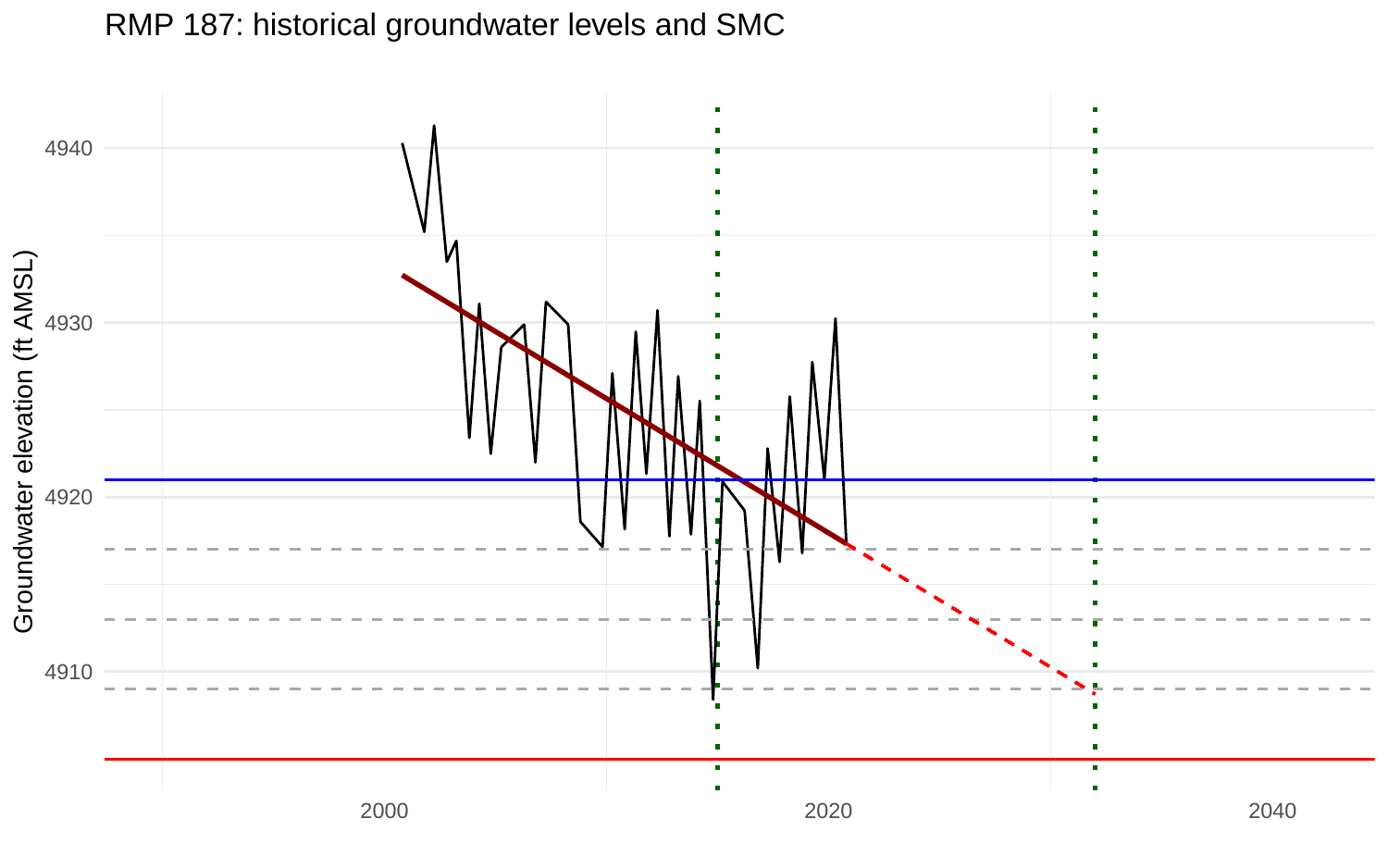

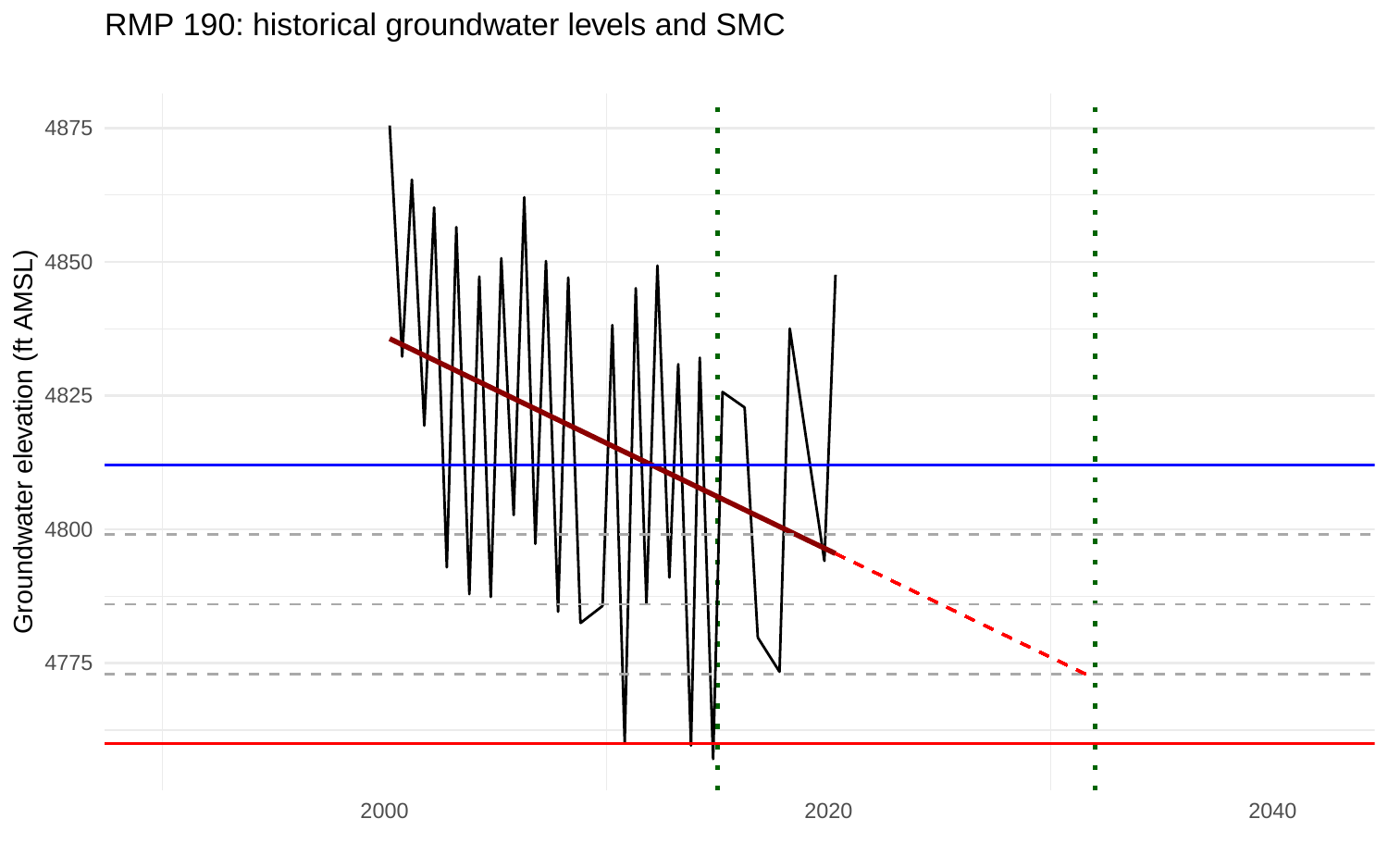

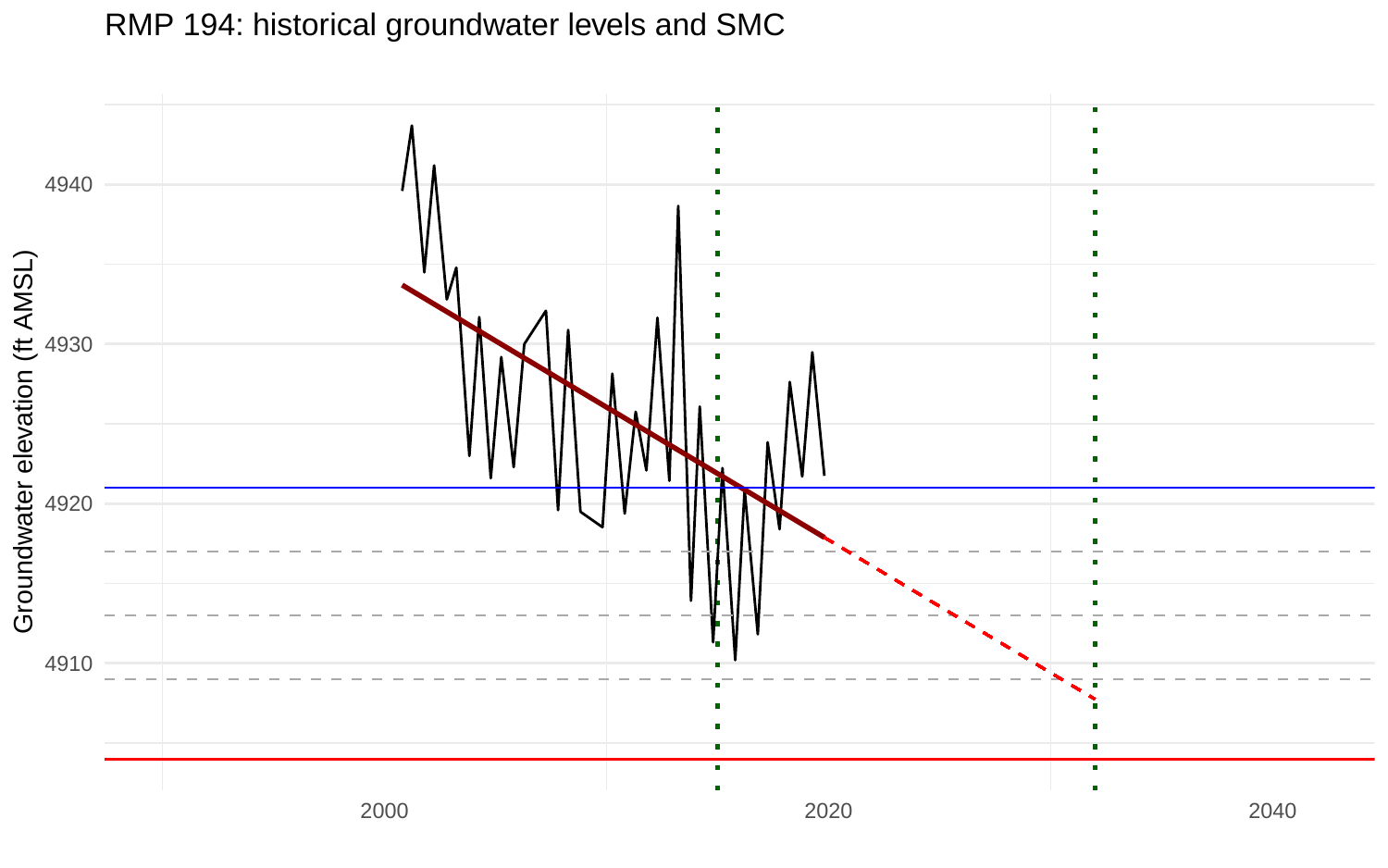

RMP 206: historical groundwater levels and SMC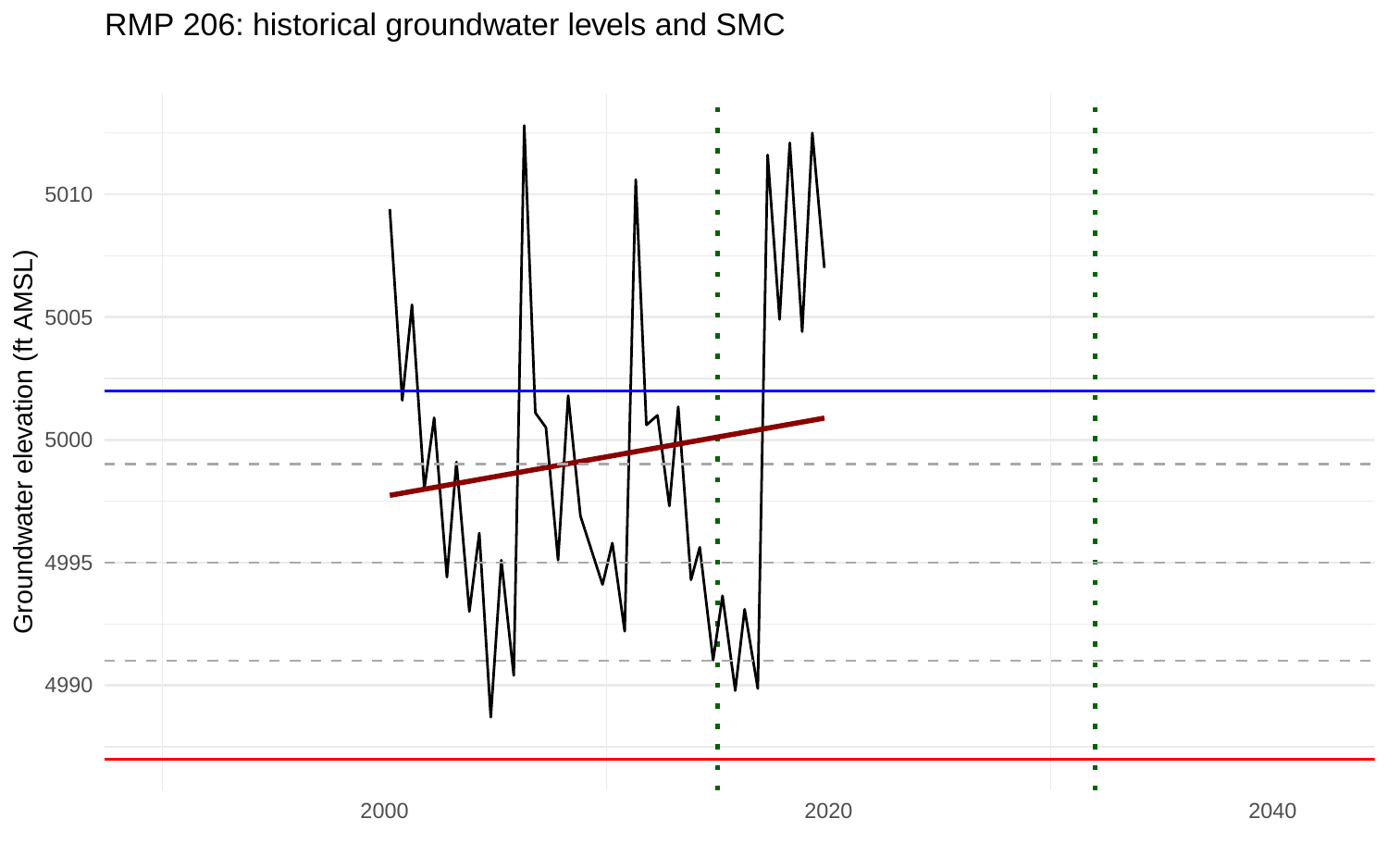## RMP 209: historical groundwater levels and SMC

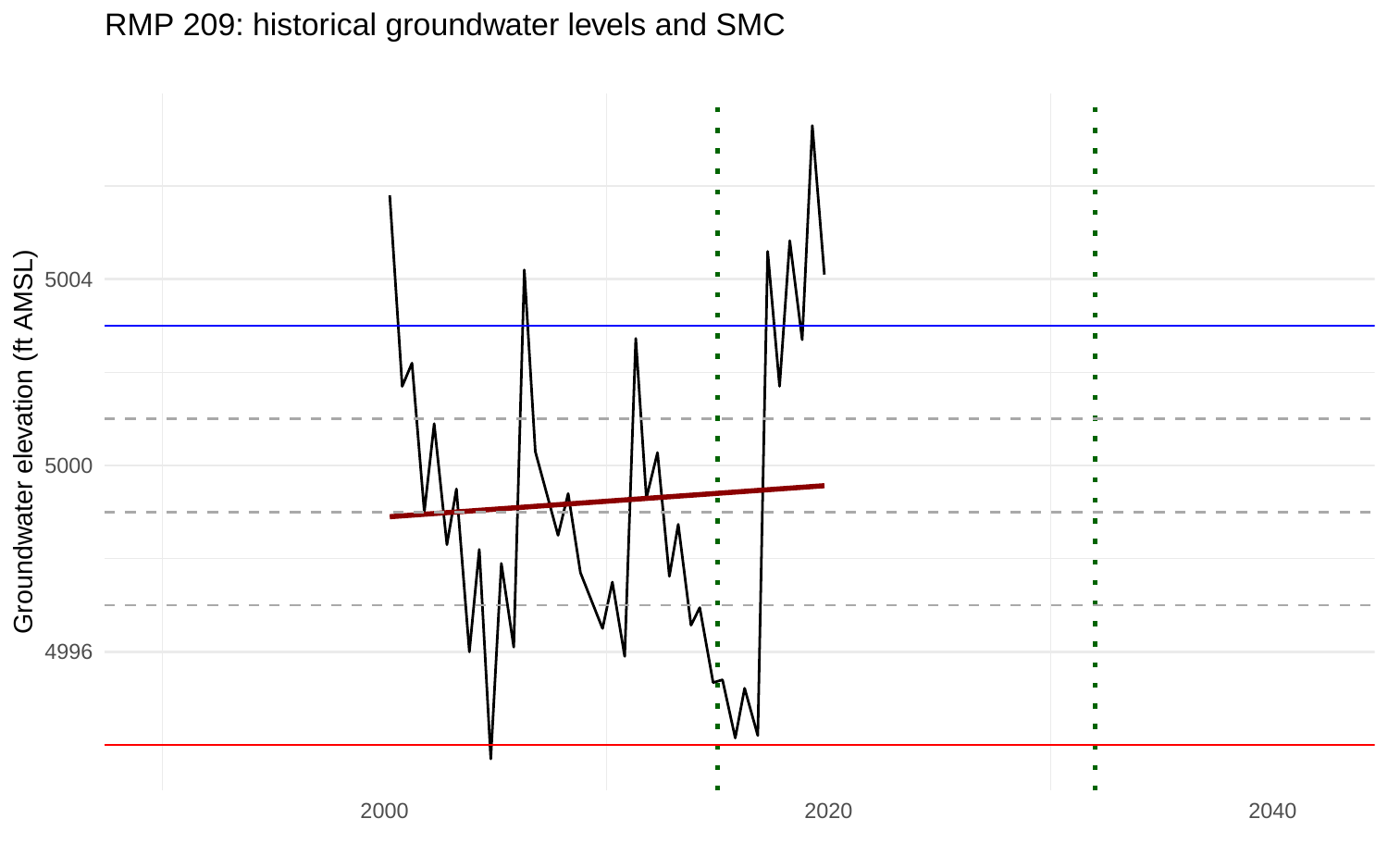RMP 289: historical groundwater levels and SMC

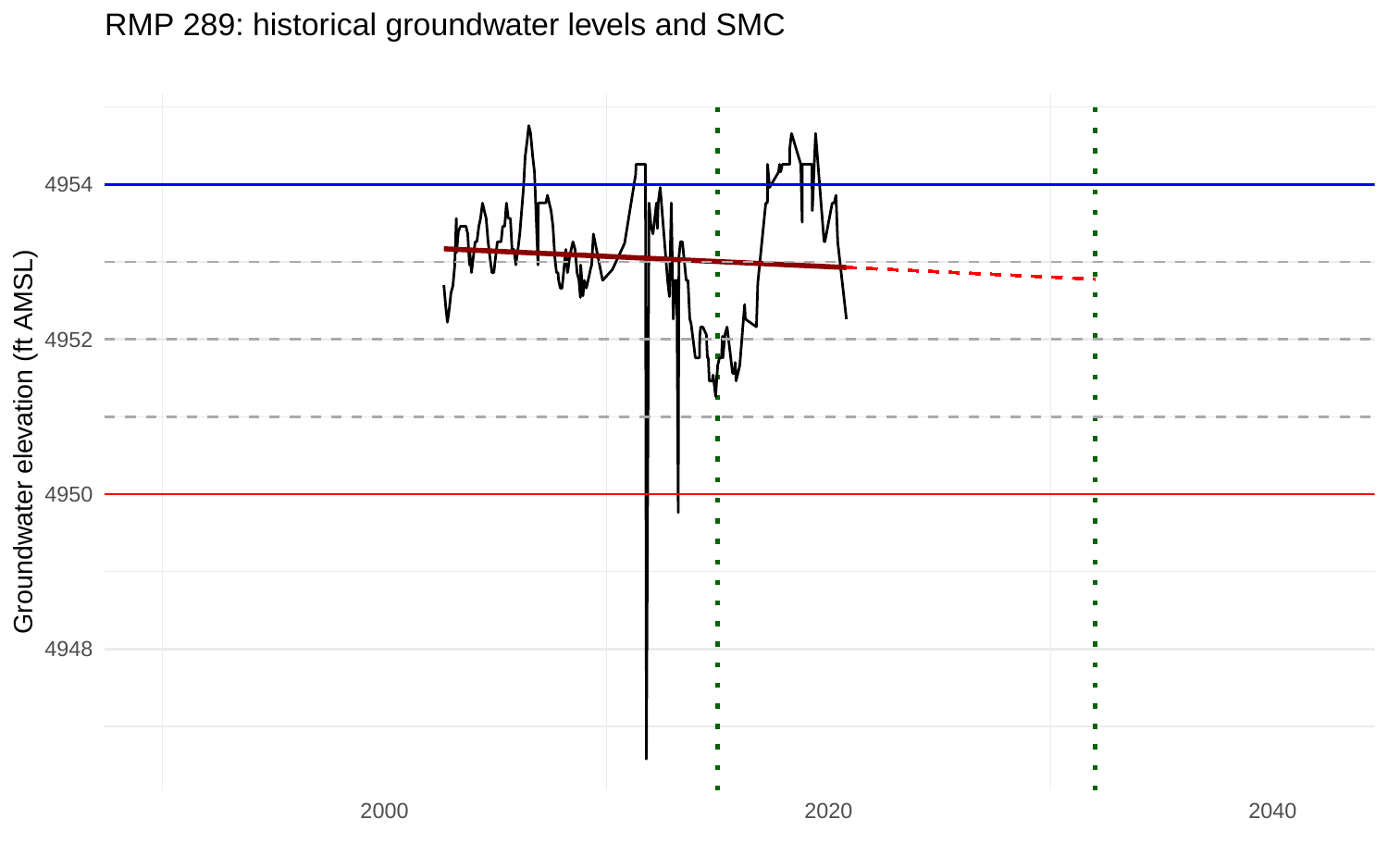RMP 291: historical groundwater levels and SMC

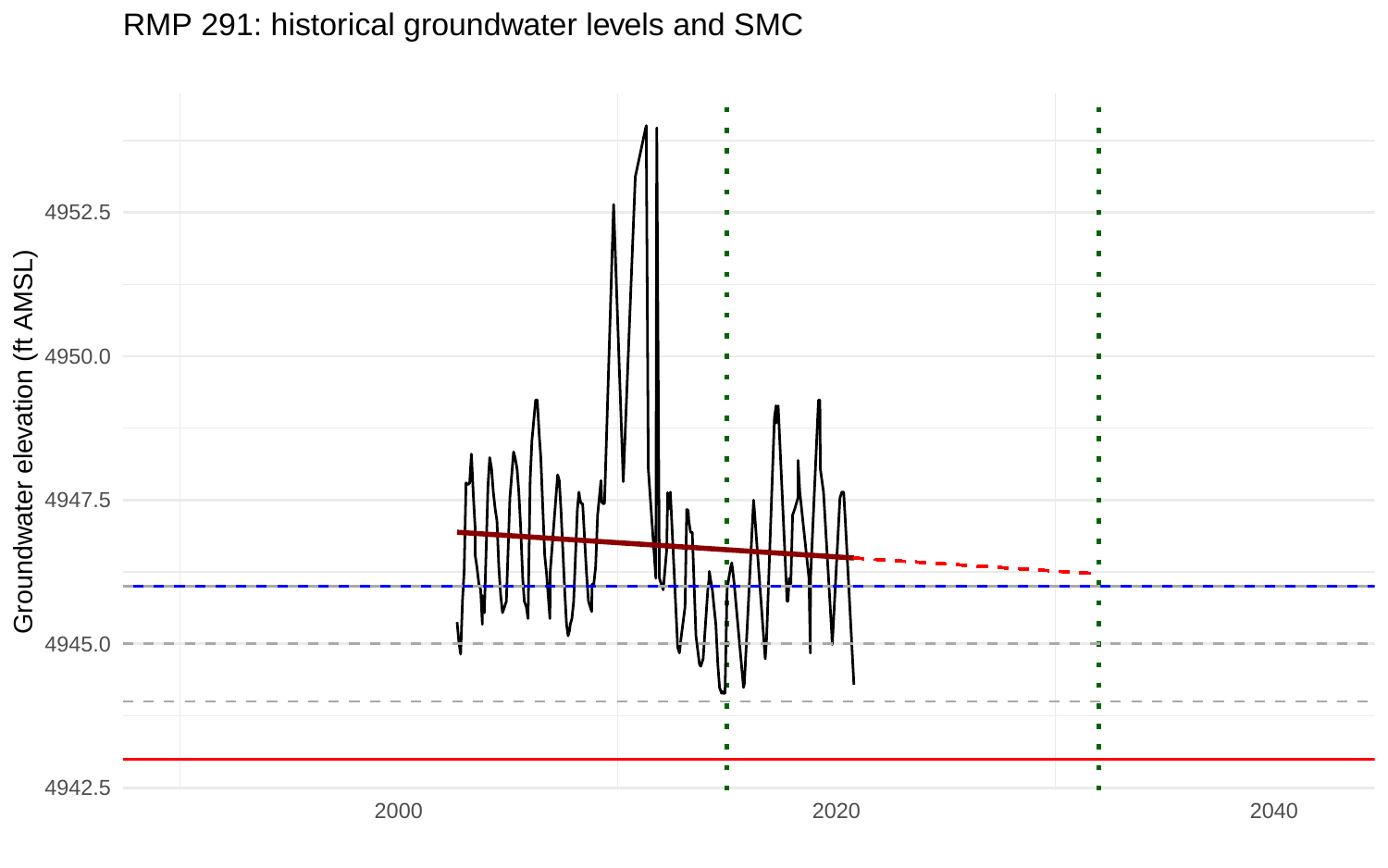

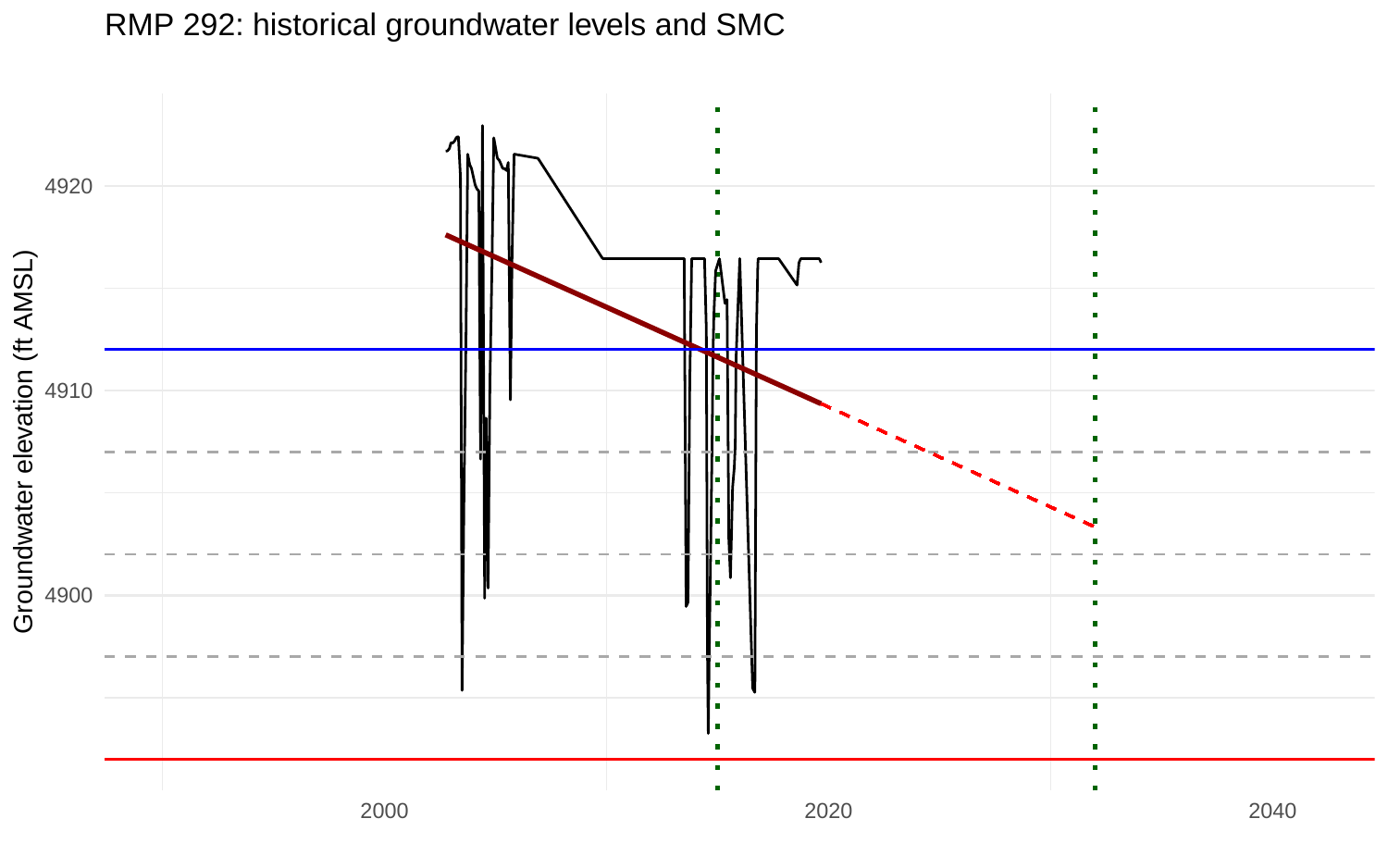

RMP 294: historical groundwater levels and SMC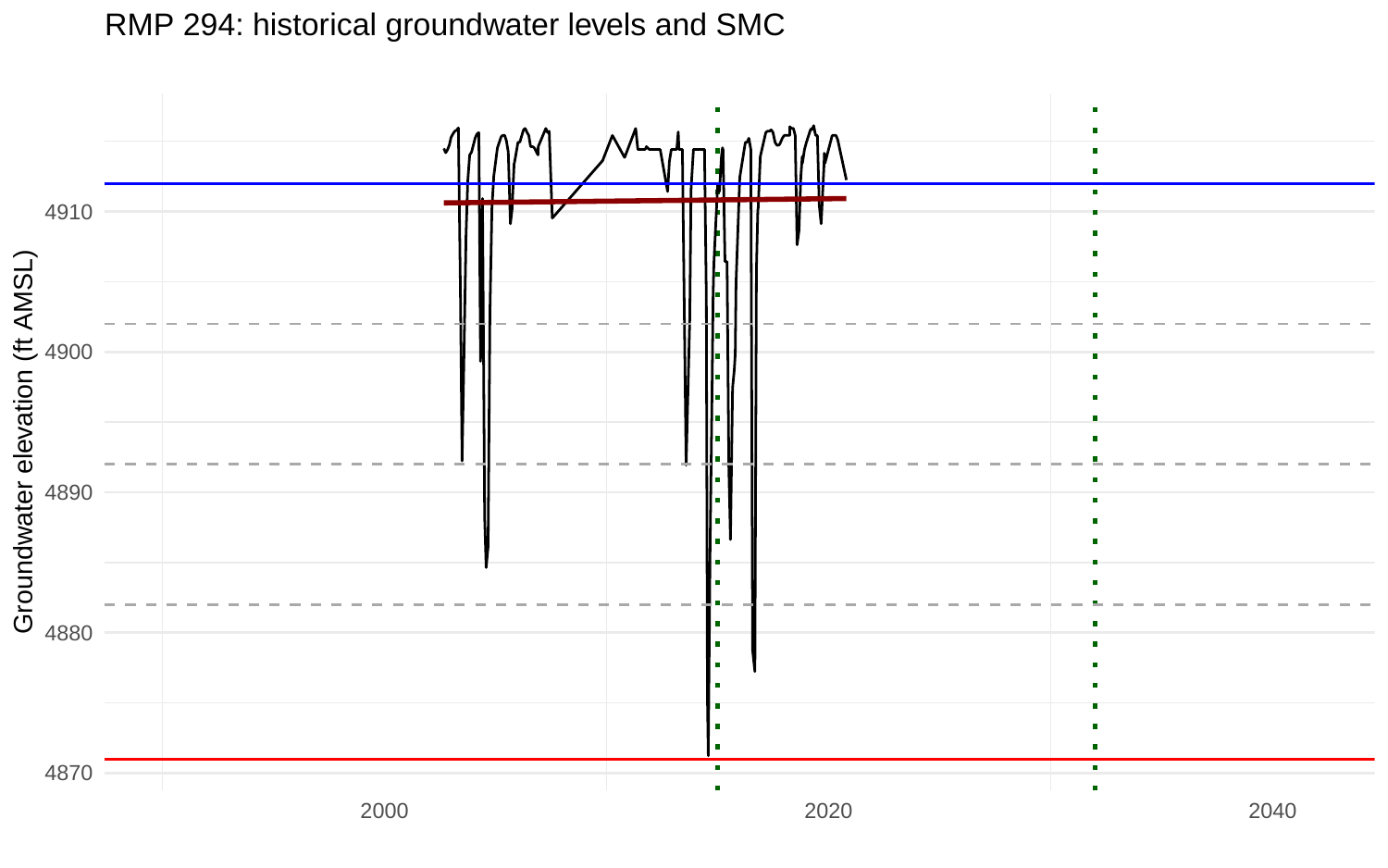× ٠ 4890 Groundwater elevation (ft AMSL) 4885 4880 л × 4875 ٠ 2000 2020 2040

RMP 296: historical groundwater levels and SMC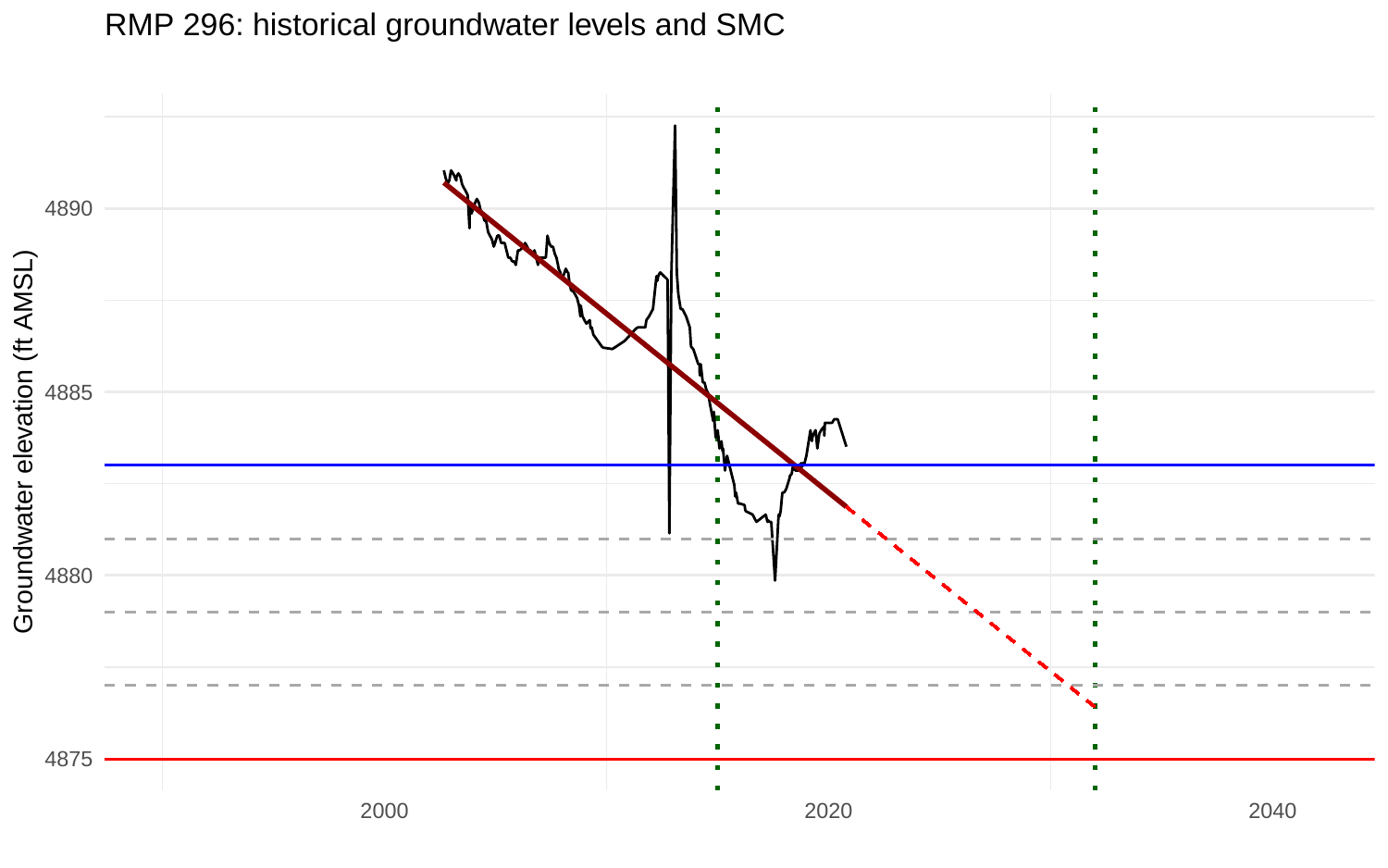

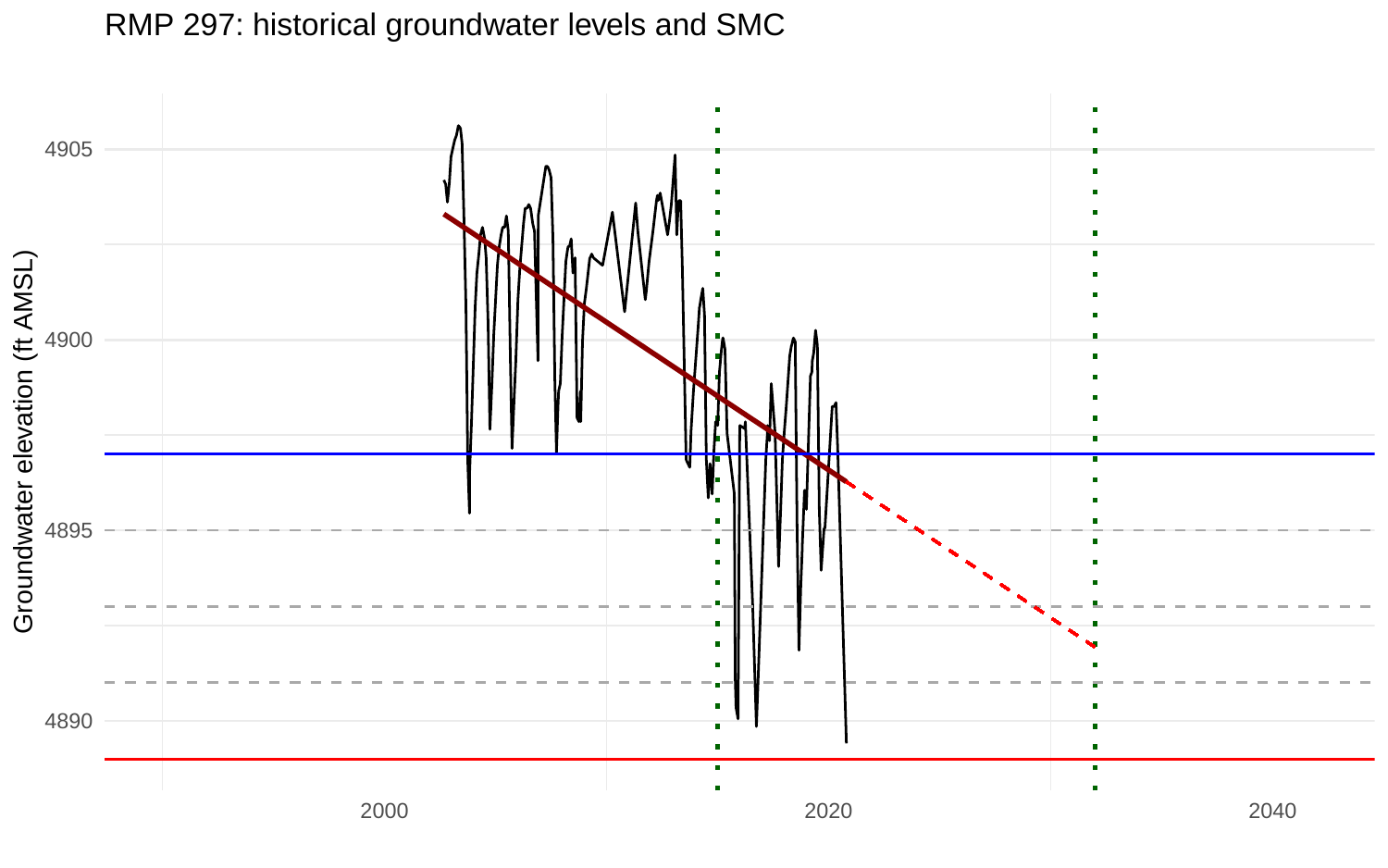RMP 298: historical groundwater levels and SMC

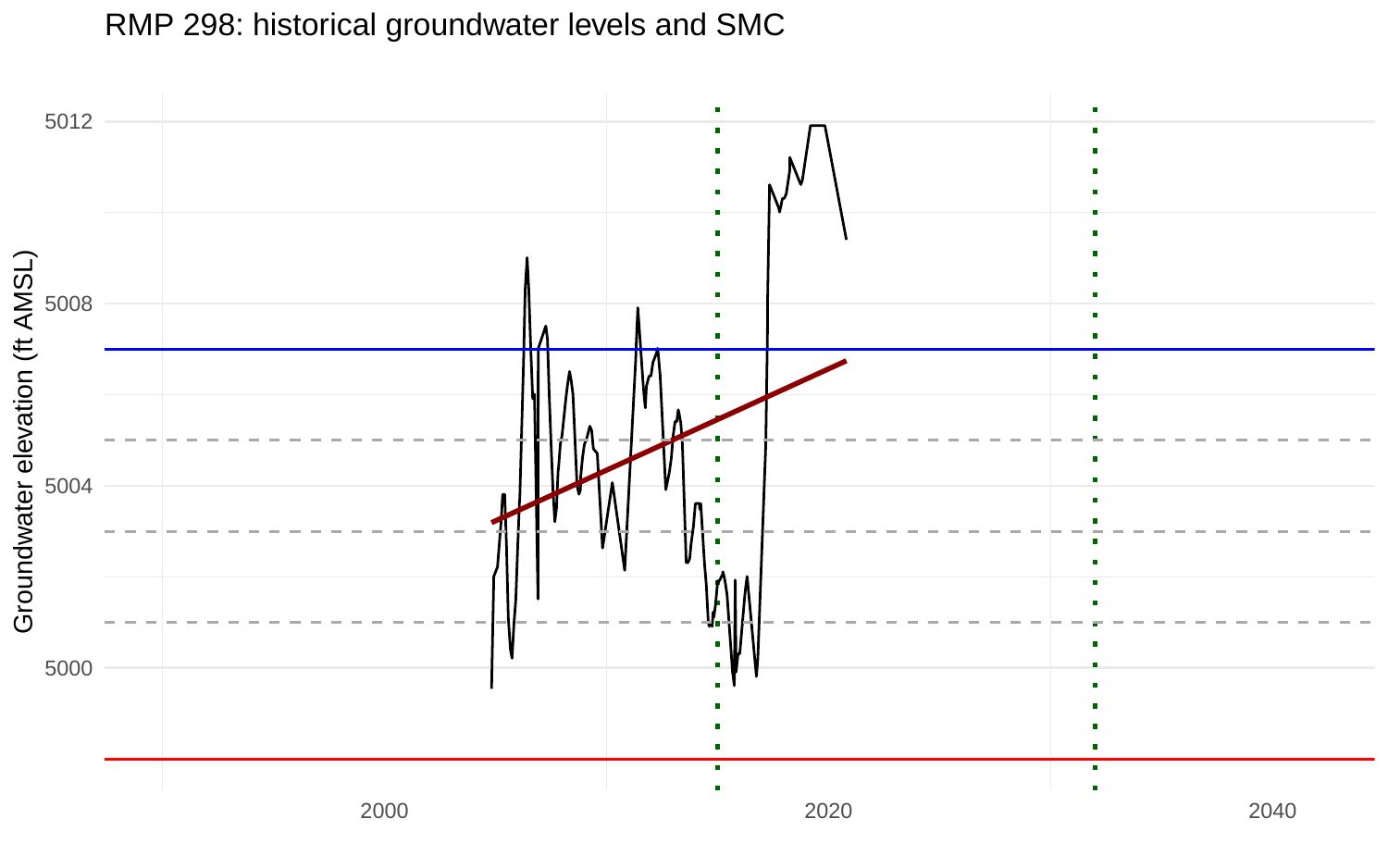RMP 300: historical groundwater levels and SMC

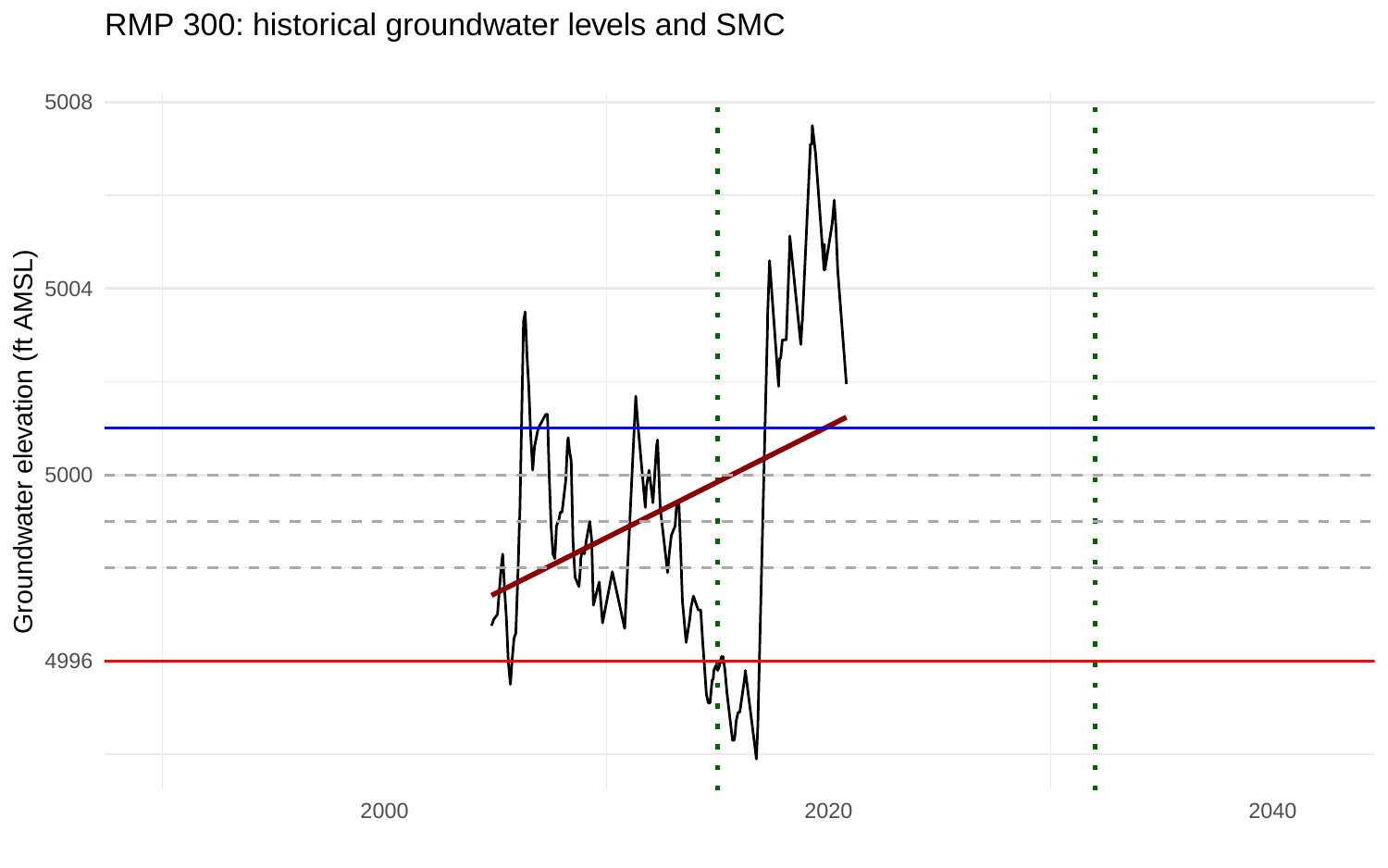

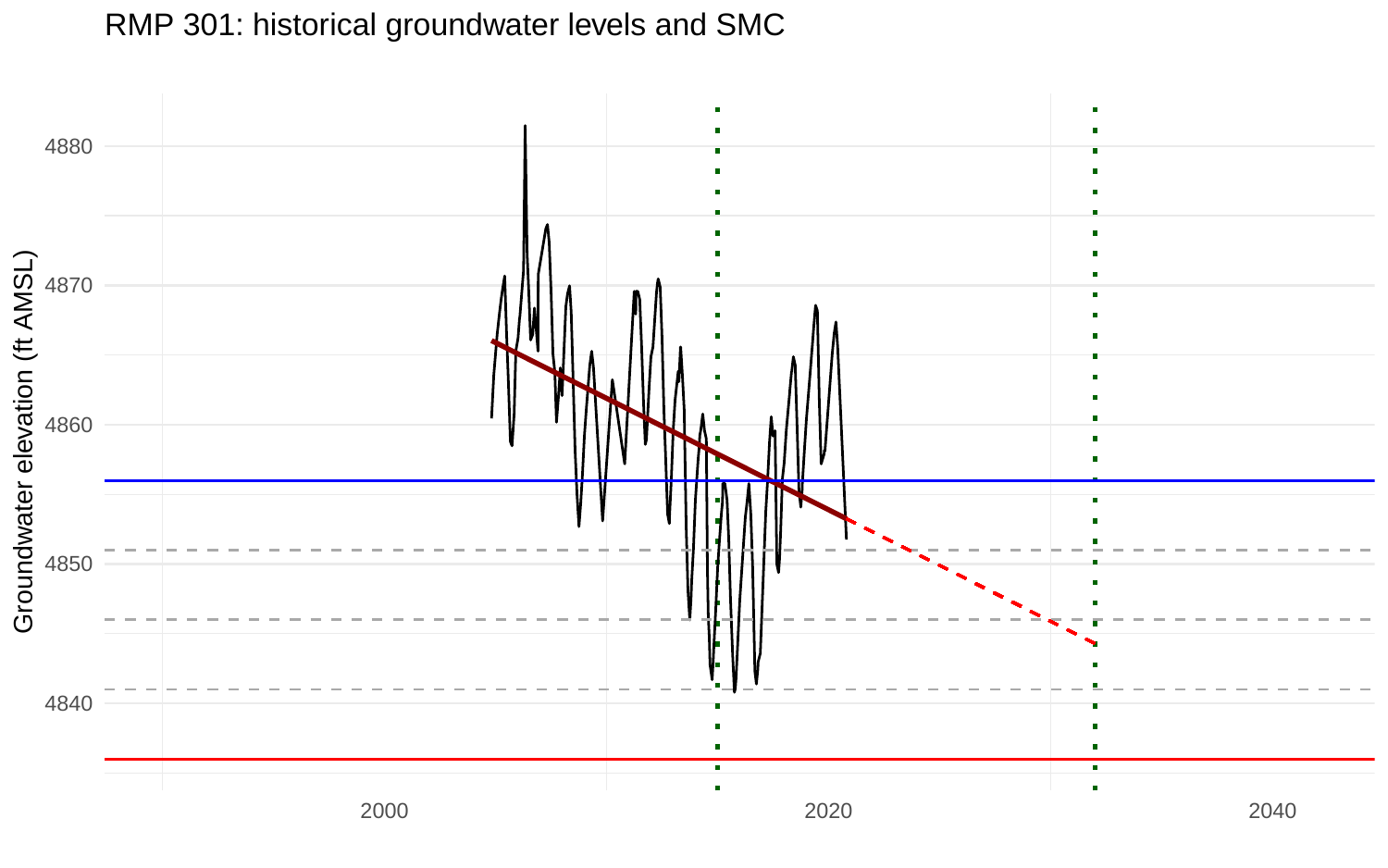

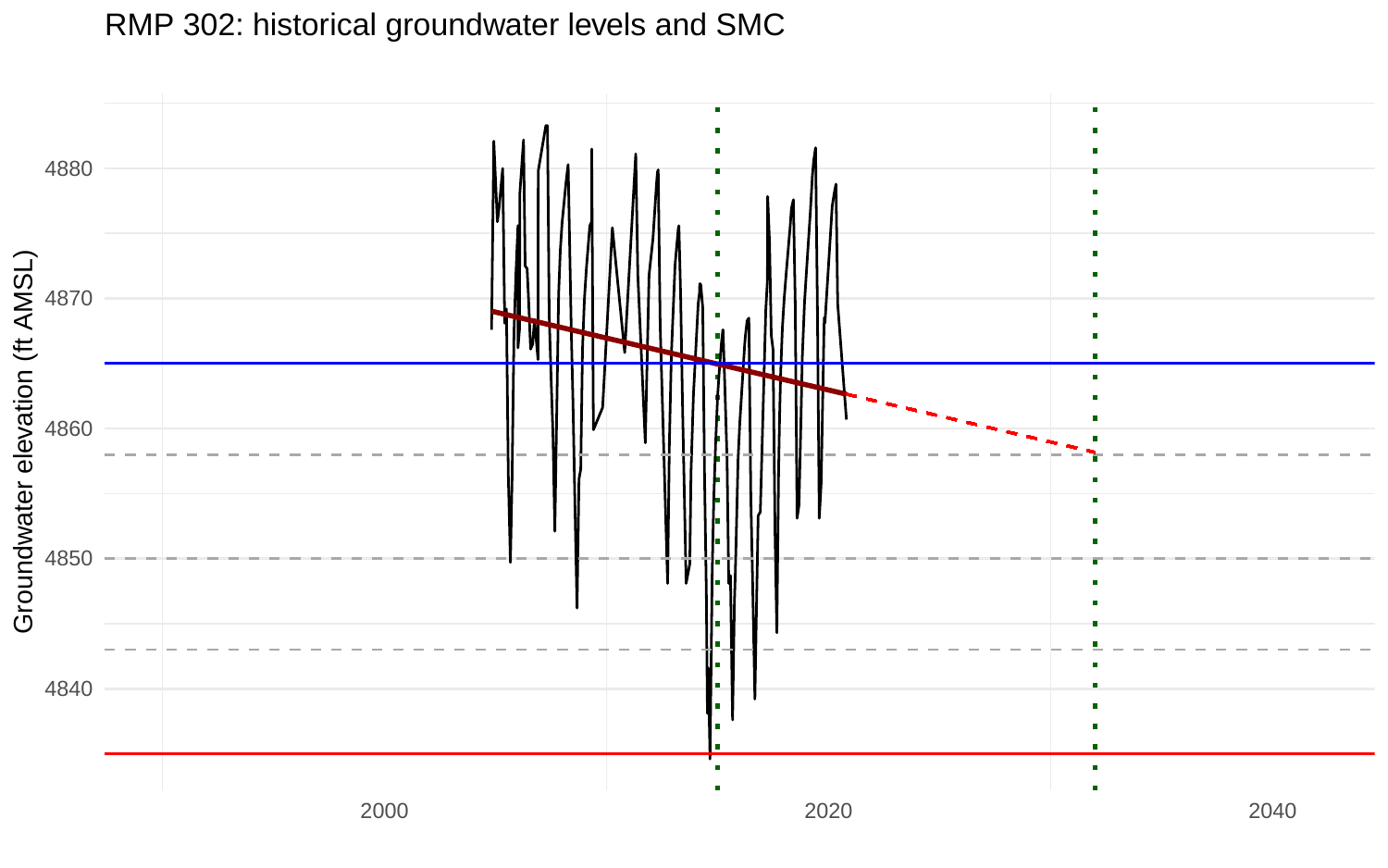

## RMP 31: historical groundwater levels and SMC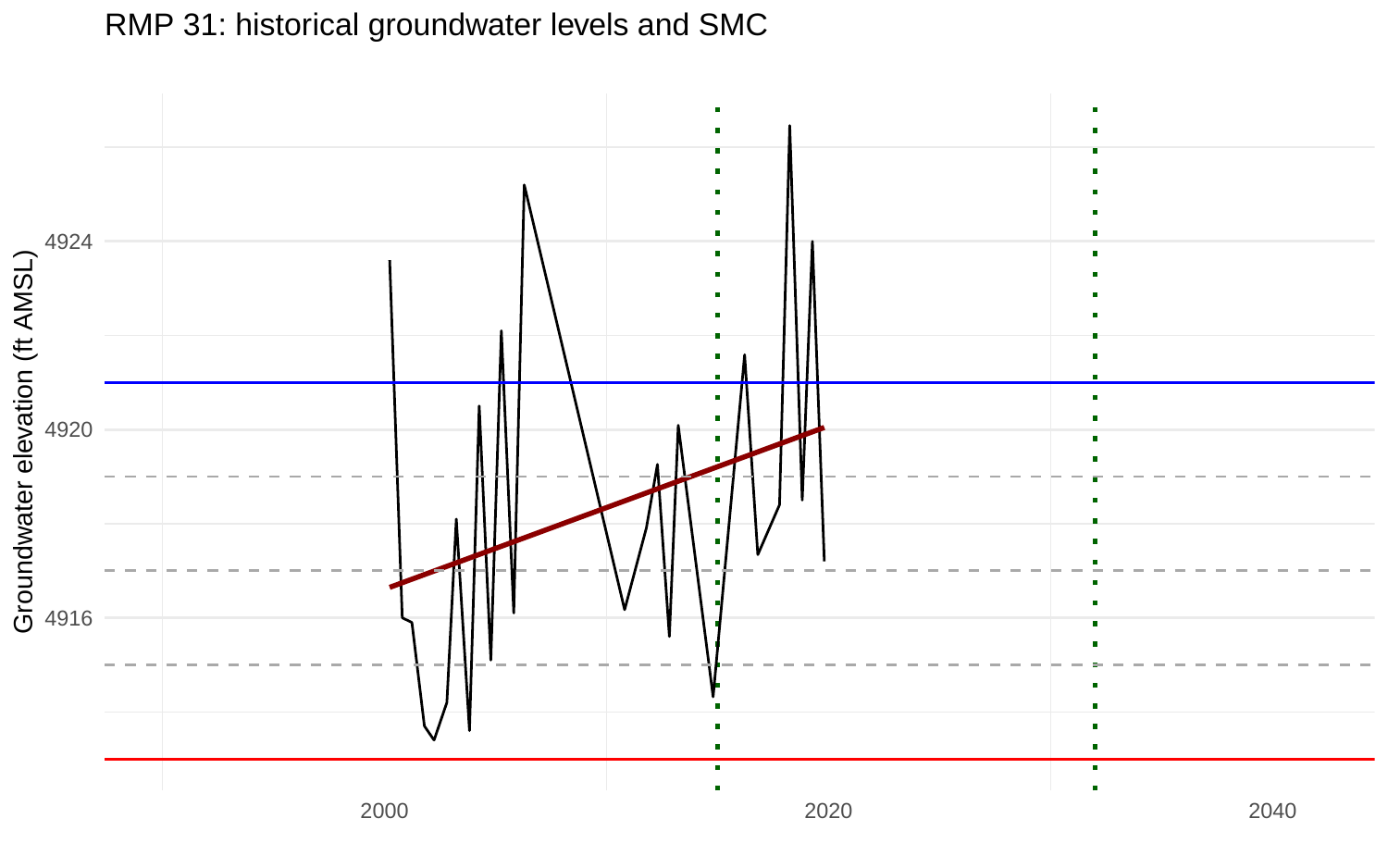

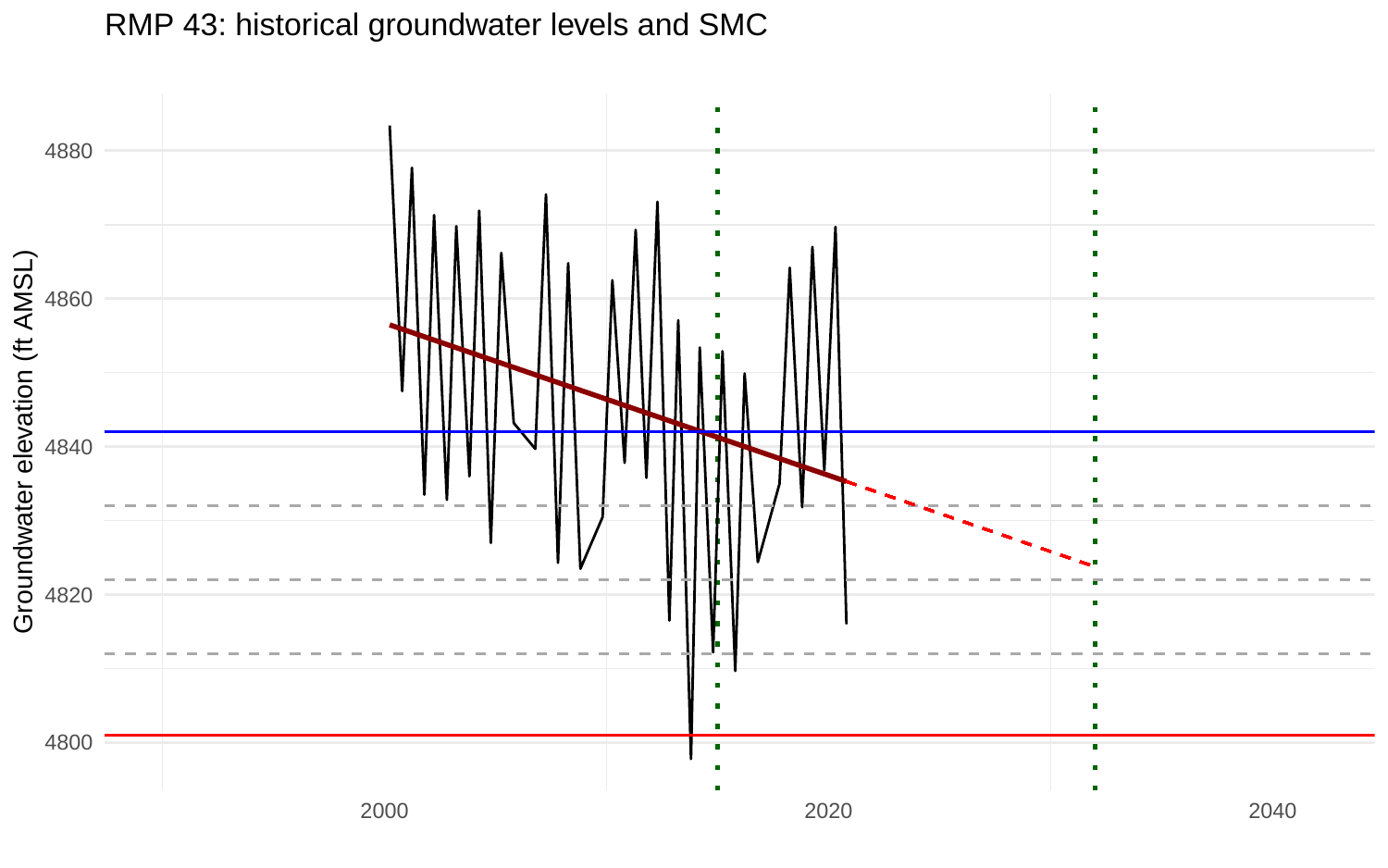

## RMP 56: historical groundwater levels and SMC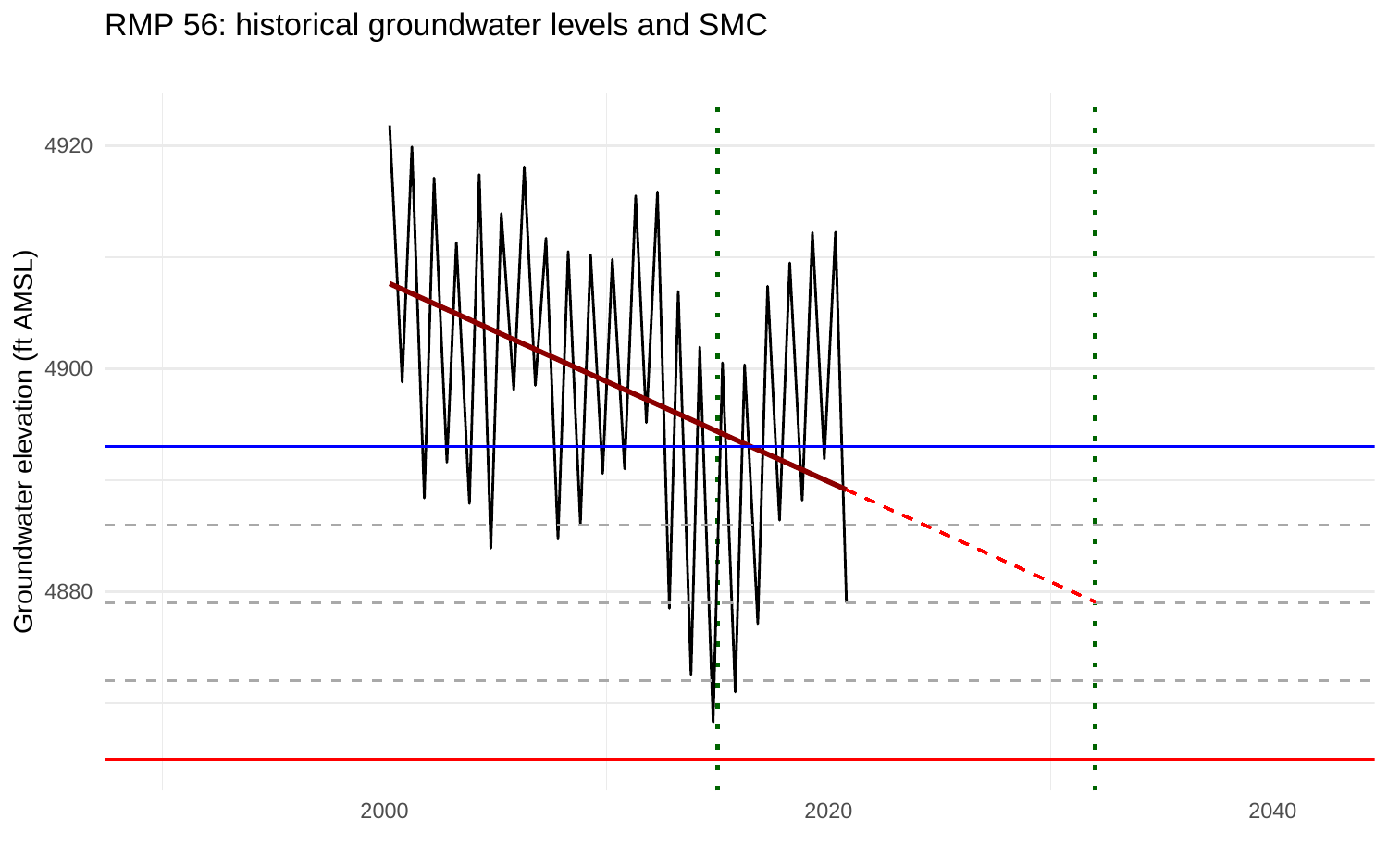

## RMP 67: historical groundwater levels and SMC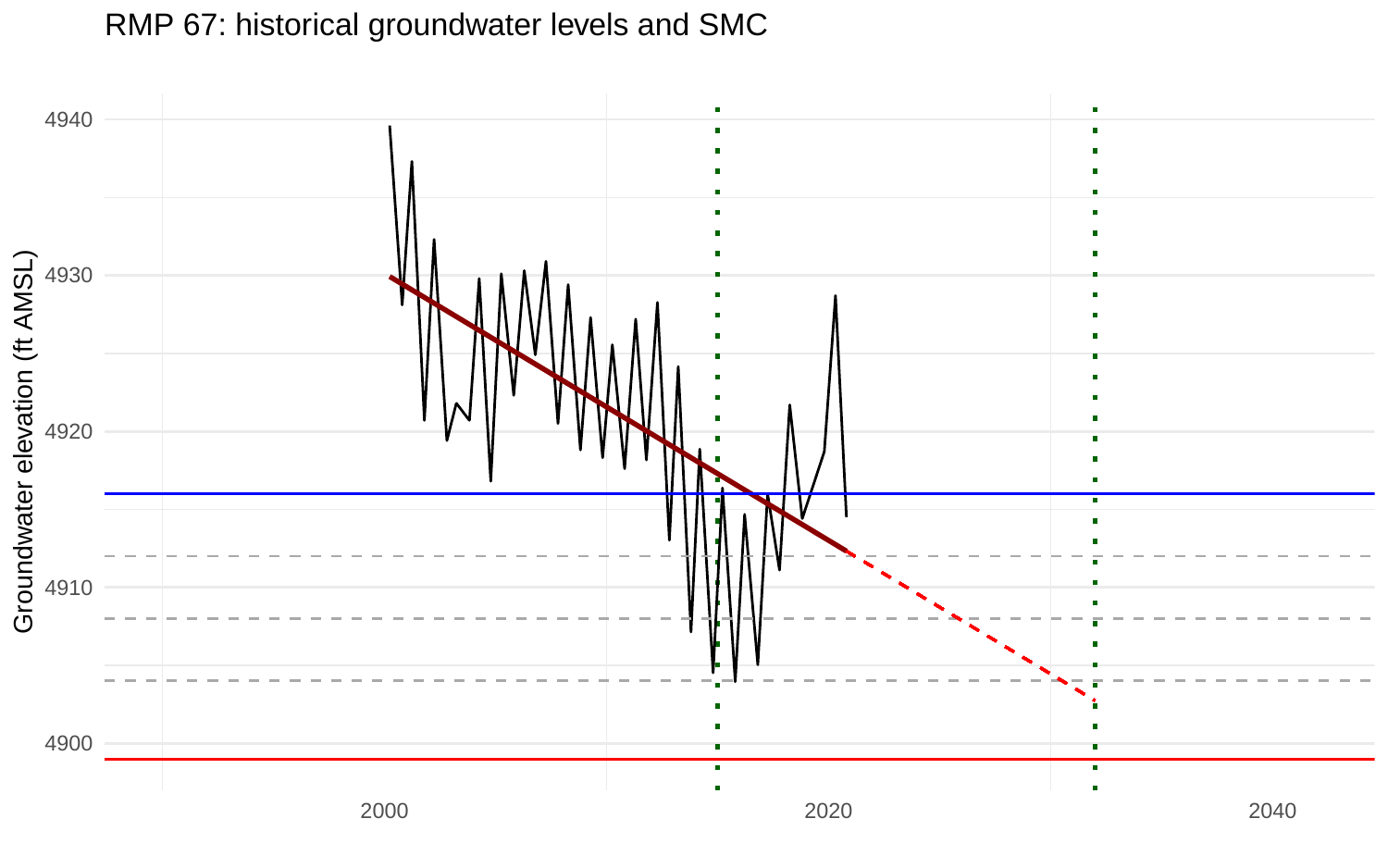

## RMP 70: historical groundwater levels and SMC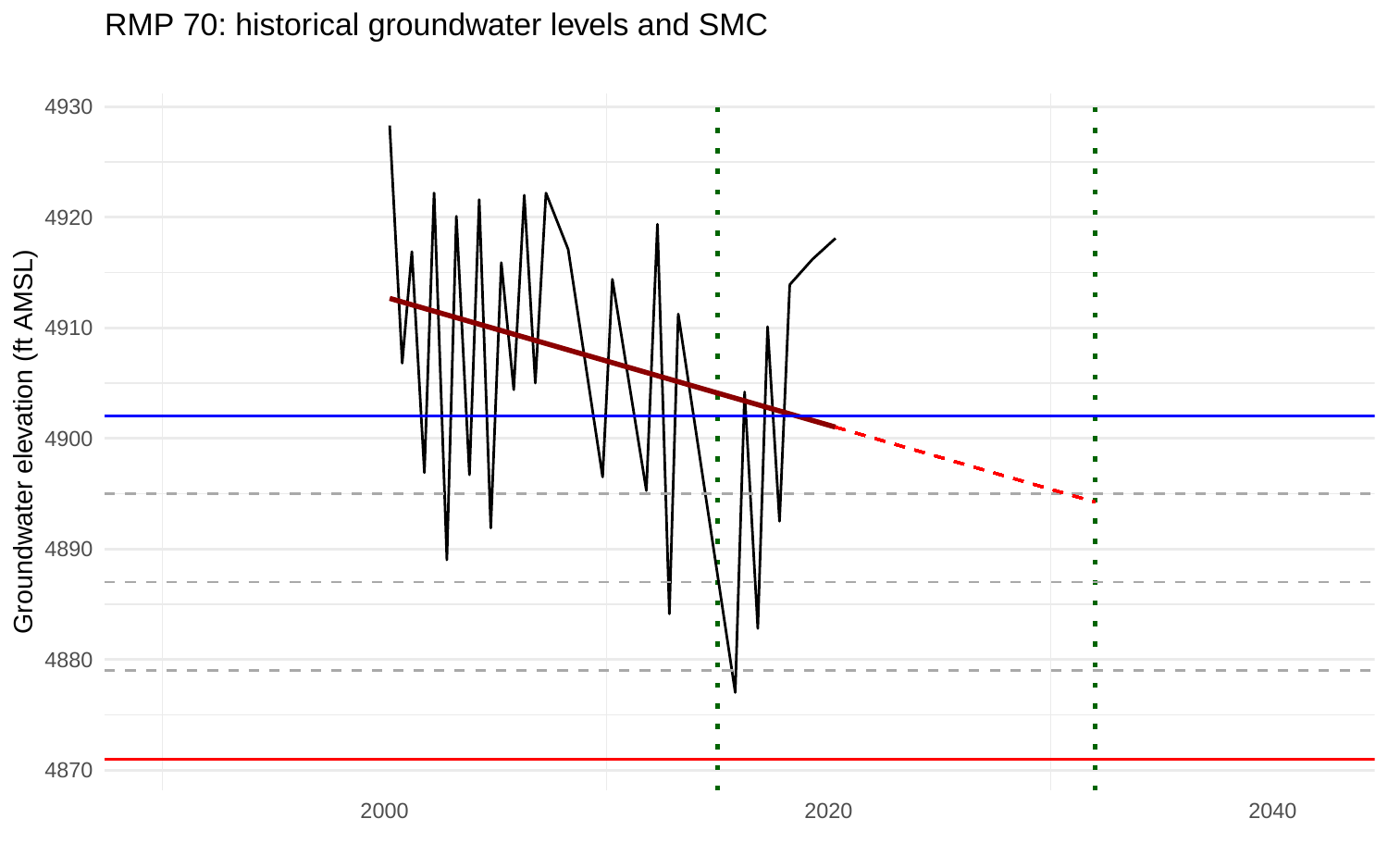

## RMP 73: historical groundwater levels and SMC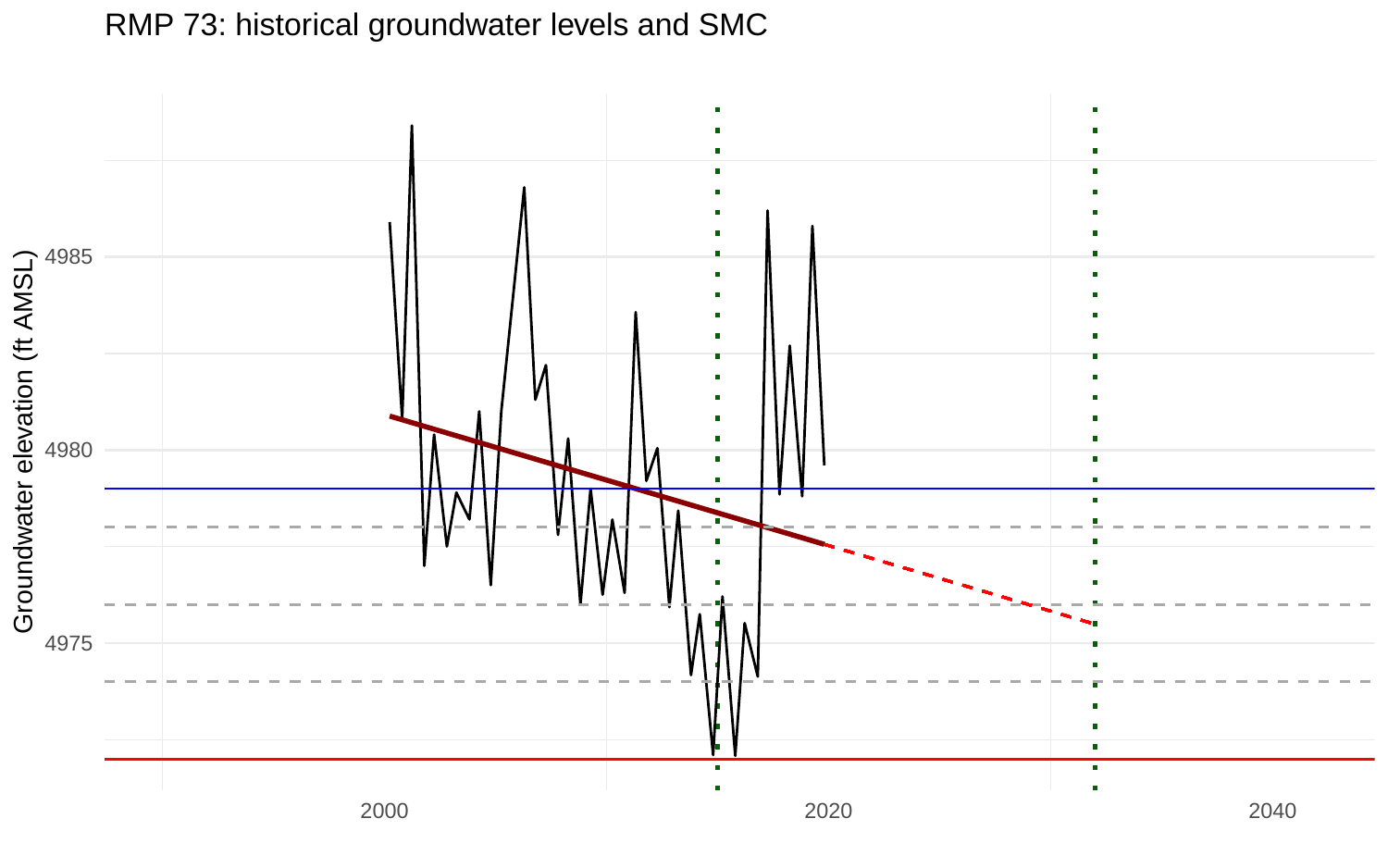RMP 78: historical groundwater levels and SMC

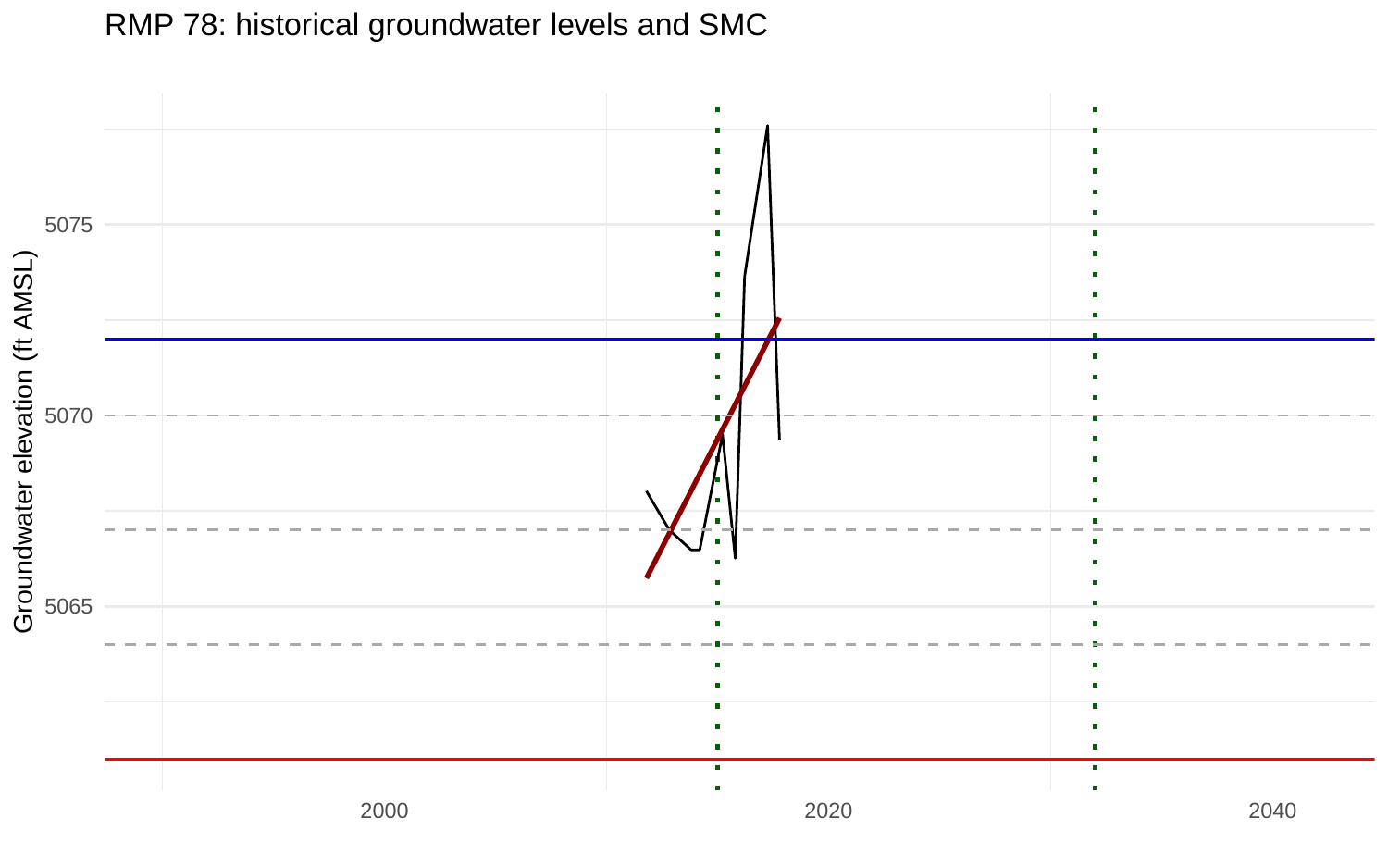